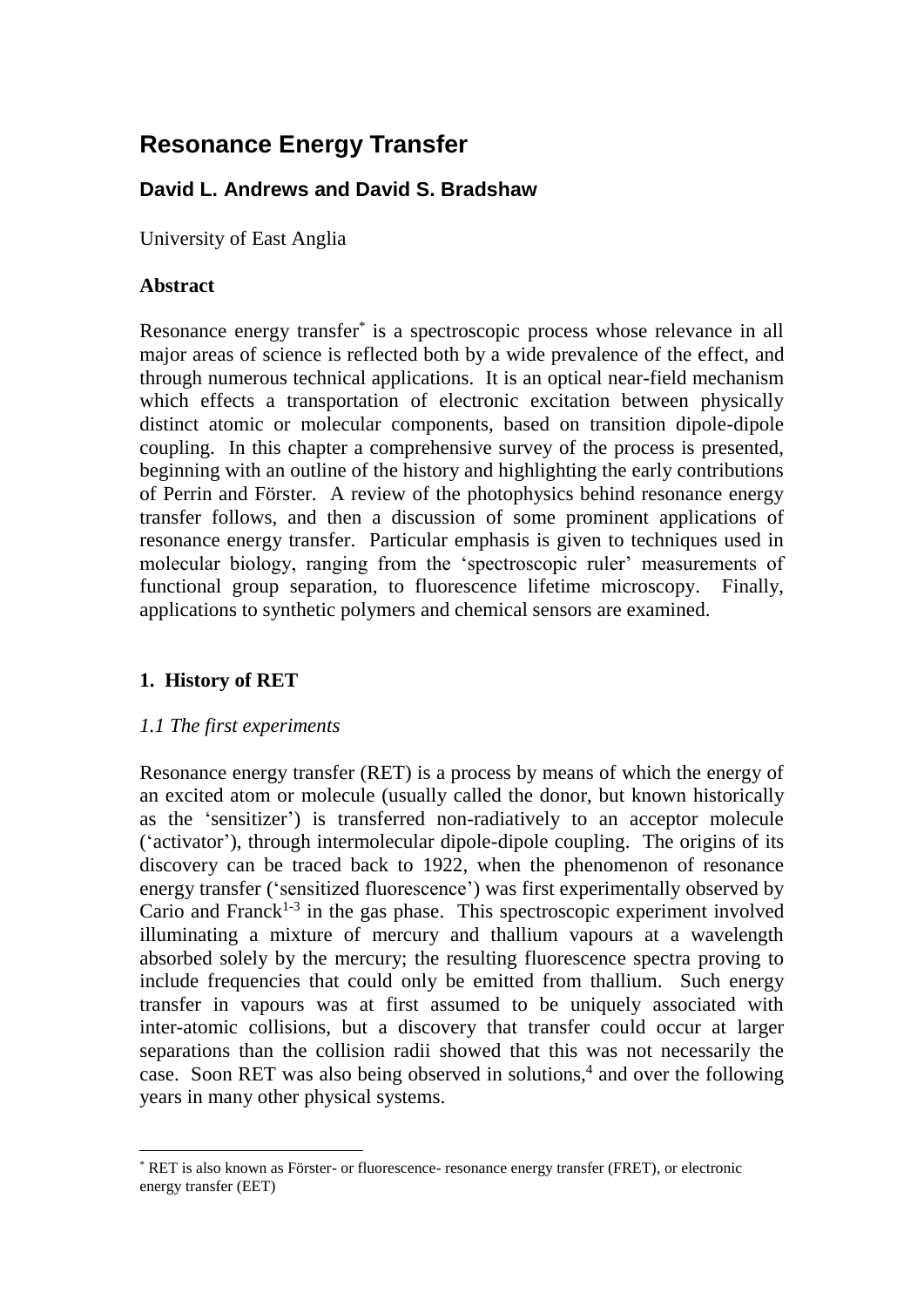### *1.2 Early developments of theory*

The first theoretical explanation of the phenomenon was proposed by the Nobel laureate J. Perrin.<sup>5</sup> He recognized that energy could be transferred from an excited molecule to its neighbours amongst closely spaced molecules through dipole interactions; he named this process "transfert d'activation", and his paper on the subject became the earliest attempt to describe non-radiative (near-field) energy transfer. Despite its initial success, however, Perrin's model incorrectly predicted that non-radiative energy transfer should be possible between dye molecules up to an intermolecular distance of 1000 Å, deriving from an inaccurate assumption that the molecules would act as Hertzian oscillators with exactly defined resonance frequencies. Five years later,<sup>6</sup> Perrin's son Francis developed a corresponding quantum mechanical theory of RET, based on Kallman and London's results.<sup>7</sup> In this work he recognized a "spreading of absorption and emission frequency" due to the interactions of the dye with the solvent, thus reducing the probability of energy transfer. As a result, efficient transfer was calculated to occur up to 150 - 250 Å, still approximately a factor of 3 greater than experimentally observed. A detailed and readable survey of these early contributions of J. and F. Perrin can be found in a review by Berberan-Santos.<sup>8</sup>

### *1.3 Förster theory*

Extending the ideas of J. and F. Perrin, Förster developed the first essentially correct theoretical treatment of  $RET^{9-11}$  Förster determined that energy transfer, through dipolar coupling between molecules, mostly depends on two important quantities: spectrum overlap and intermolecular distance. Following the observation that "the absorption and fluorescence spectra of similar molecules are far from completely overlapping", he found a means to quantify the spectral overlap integral. The dipole-dipole interaction was known to have an inverse proportionality on the cube of the molecular separation. Since the rate of energy transfer is proportional to the square of this coupling, it thus depends on the sixth power of the separation – i.e. the famous  $R^{-6}$  distancedependence law. Moreover, the acceptor distance at which this rate equates to that of spontaneous emission by the donor, now termed the Förster radius  $R_0$ , was now calculated to be between 10 and 100 Å, in agreement with experimental observations.

Much later, the distance dependence predicted by Förster was fully verified by fluorescence studies of donor-acceptor pairs at known separations,  $12,13$  leading to the suggested employment of RET as a 'spectroscopic ruler' by Stryer and Haugland;<sup>13</sup> hence, a technique to measure the proximity relationships and conformational change in macromolecules was realized (see Section 3). With the advent of the laser, in the 1960s, the modern understanding of RET led to a raft of modern applications. An excellent in-depth review on the history of RET is given by  $C \leq 14$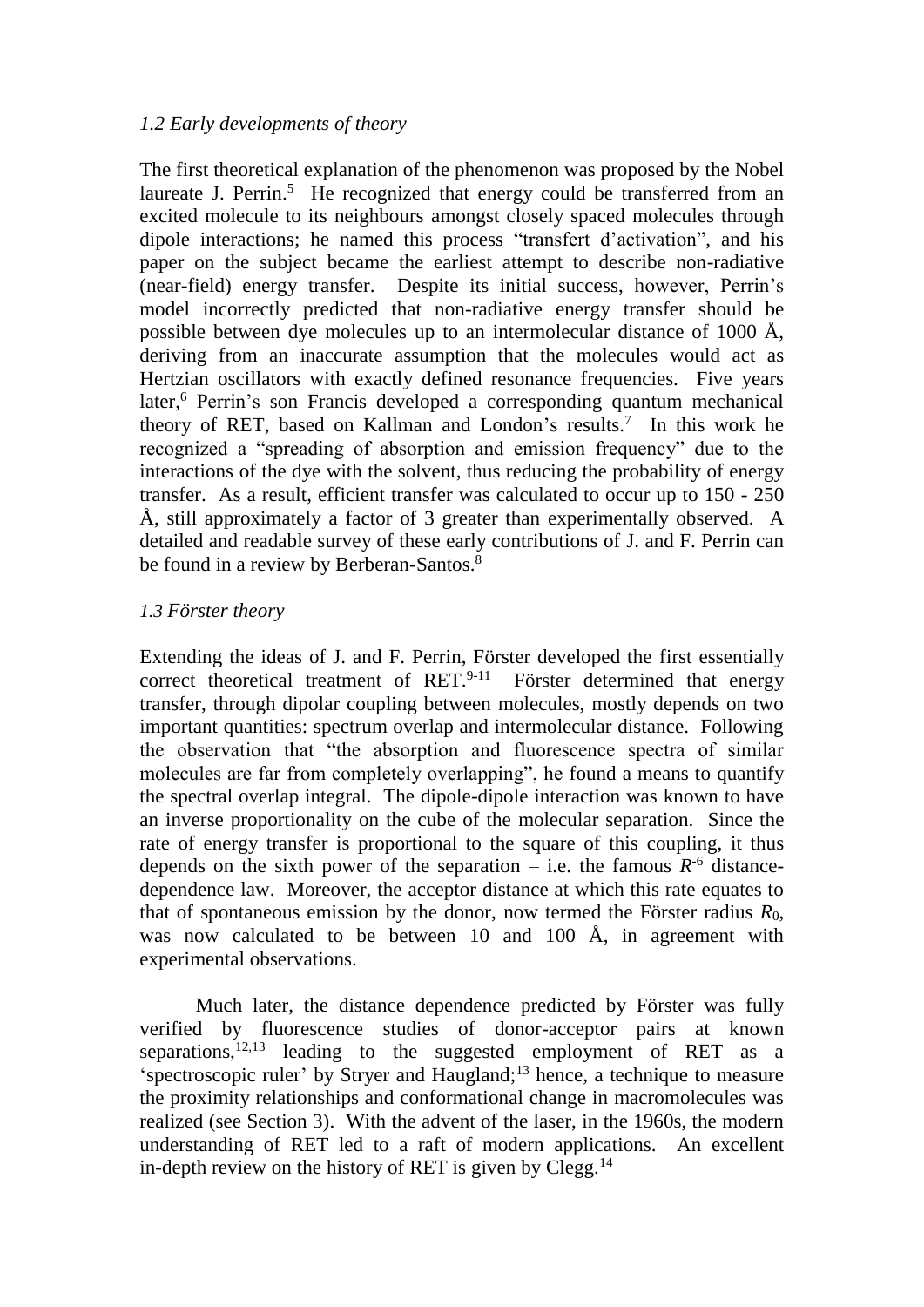# **2. The photophysics of RET**

Resonance energy transfer is a mechanism that is now known to operate across a diverse and extensive range of physical systems, encompassing not only gases and dye solutions, but also protein complexes, doped crystals and polymers, to name but a few. Nonetheless, at a fundamental level it is possible to identify numerous common features in the underlying photophysics.

### *2.1 Primary excitation processes*

To approach the subject in detail, let us commence with the photoexcitation process that creates the conditions for RET to occur. When resonant ultraviolet or visible radiation impinges on any non-homogeneous dielectric material, the primary result of photon absorption is the population of electronic excited states in individual atomic, molecular or other nanoscale centres – henceforth, the latter are to be grouped together under the generic term 'chromophore'. Typically, such absorption is immediately followed by a rapid but partial degradation of the acquired energy, the associated losses (largely due to vibrational dissipation) ultimately to be manifest in the form of heat. This effect owes its origin to the principle that the release of electronic energy by fluorescence generally occurs from the lowest vibrational level of the excited state. However, if any nearby chromophore has a suitably disposed electronic state, of a similar or slightly lower energy, that neighbour may acquire the major part of the electronic excitation through  $RET - a$  process that takes place well before any further thermal degradation of the excited state energy occurs. The mechanism is most commonly studied through spectrometric differentiation of fluorescence emerging from the initially excited energy donor and from the energy acceptor species, as illustrated in Fig. 1. As will be shown in the following, the propensity for energy to be transferred between any two chromophores is severely restricted by distance, and if no suitable acceptor is within reach, the donor will generally shed its energy by fluorescence or local dissipation.

### *2.2 Coupling of electronic transitions*

In systems where resonance energy transfer occurs, the donors and acceptors are usually fluorophores, i.e. chromophores that have the capacity to exhibit fluorescence decay. Moreover, in RET, the transitions of donor decay and acceptor excitation are generally electric dipole-allowed – although other possibilities occasionally arise. Accordingly the theory of energy transfer, for donor-acceptor displacements beyond the region of significant wavefunction overlap, is traditionally conceived in terms of an electrodynamical coupling between transition dipoles.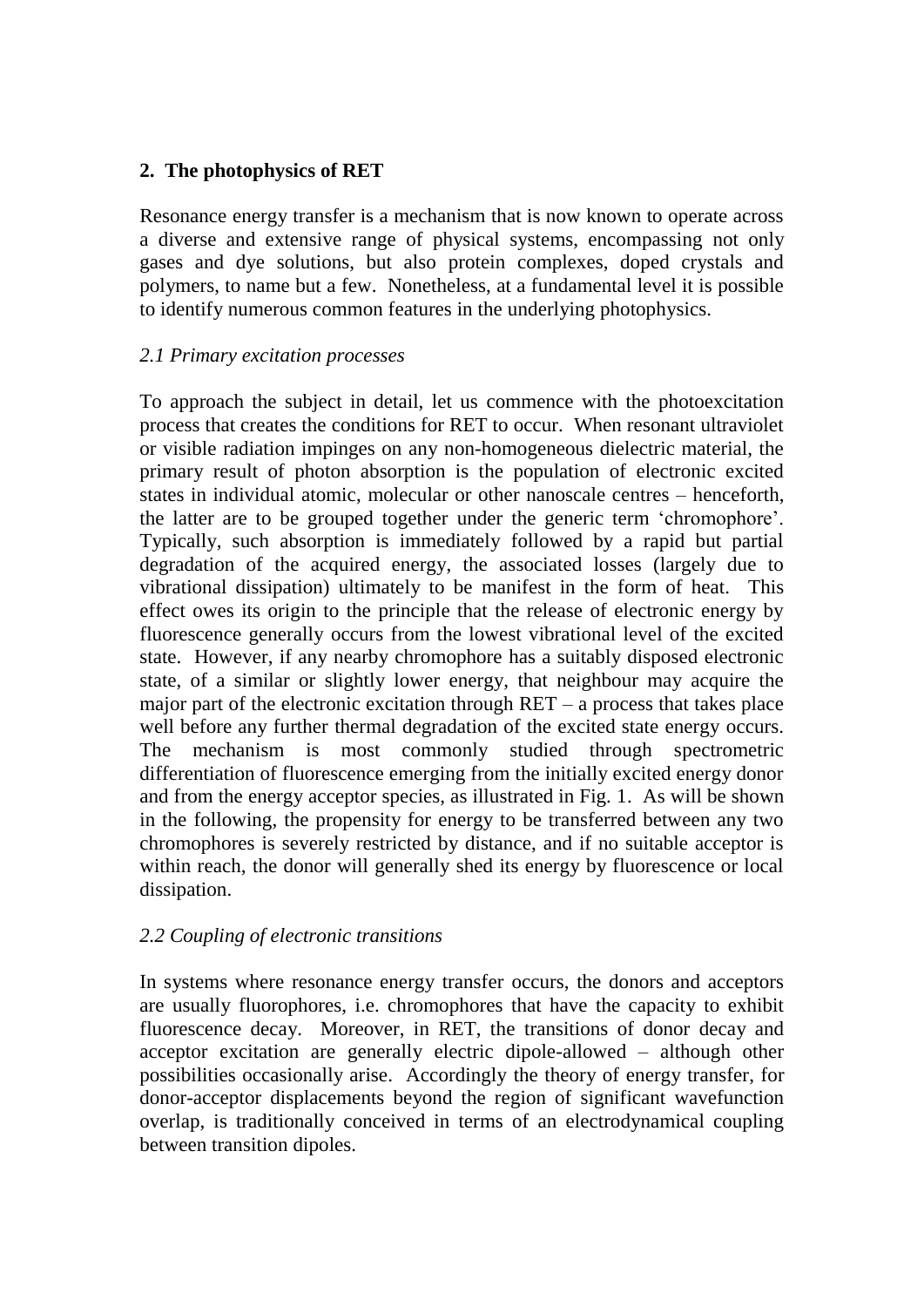Consider the pairwise transfer of excitation between two chromophores *D* and *A*. In the context of this elementary mechanism, *D* is designated the donor and *A* the acceptor. Specifically, let it be assumed that prior excitation of the donor generates an electronically excited species *D*\*. Forward progress of the energy is then accompanied by donor decay to the ground electronic state. Acquiring the energy, *D* undergoes a transition from its ground to its excited state. The complete RET process is generally a singlet-singlet coupling mechanism† , due to the constraints of spin conservation (although this does not apply to Dexter exchange, *vide infra*), and its entirety may be expressed by the following chemical equation:

$$
{}^{1}D^* + {}^{1}A \xrightarrow{RET} {}^{1}D + {}^{1}A^* \, . \tag{1}
$$

The excited acceptor, *A*\*, subsequently decays either in a further transfer event, or by another means such as fluorescence. Since the *D*\* and *A*\* excited states are real, with measurable lifetimes, the core process of energy transfer itself is fundamentally separable from the initial electronic excitation of *D* and the eventual decay of *A*; the latter processes do not, therefore, enter into the theory of the pair transfer.

#### *2.3 Dissipation and line-broadening*

To delve more deeply into the nature of the process, it needs to be recognized that equation (1) tells only part of the story, dealing as it does with only electronic excitations. In general other, dissipative processes are also engaged. In a solid, the linewidth of optical transitions manifests the influence of local electronic environments which, in the case of strong coupling, may lead to the production of phonon side-bands. Similar effects in solutions or disordered solids represent inhomogeneous interactions with a solvent or host, while the broad bands exhibited by chromophores in complex molecular systems signify extensively overlapped vibrational levels, including those associated with skeletal modes of the superstructure. In each case, energy level broadening can allow pair transfer to occur at any point within the region of overlap between the donor emission and acceptor absorption bands, as illustrated in Fig. 2.

#### *2.4 The Förster equation*

1

The Förster theory delivers an expression for the rate of pairwise energy transfer,  $w_F$ , valid for any donor-acceptor separation,  $R$ , that is substantially smaller than the wavelengths of visible radiation. For systems where the common host material for the donor and acceptor has refractive index *n*, at the optical frequency corresponding to the mean transferred energy, the Förster result is as follows: 15

<sup>†</sup> Triplet-triplet energy transfer is also allowed by the Förster mechanism.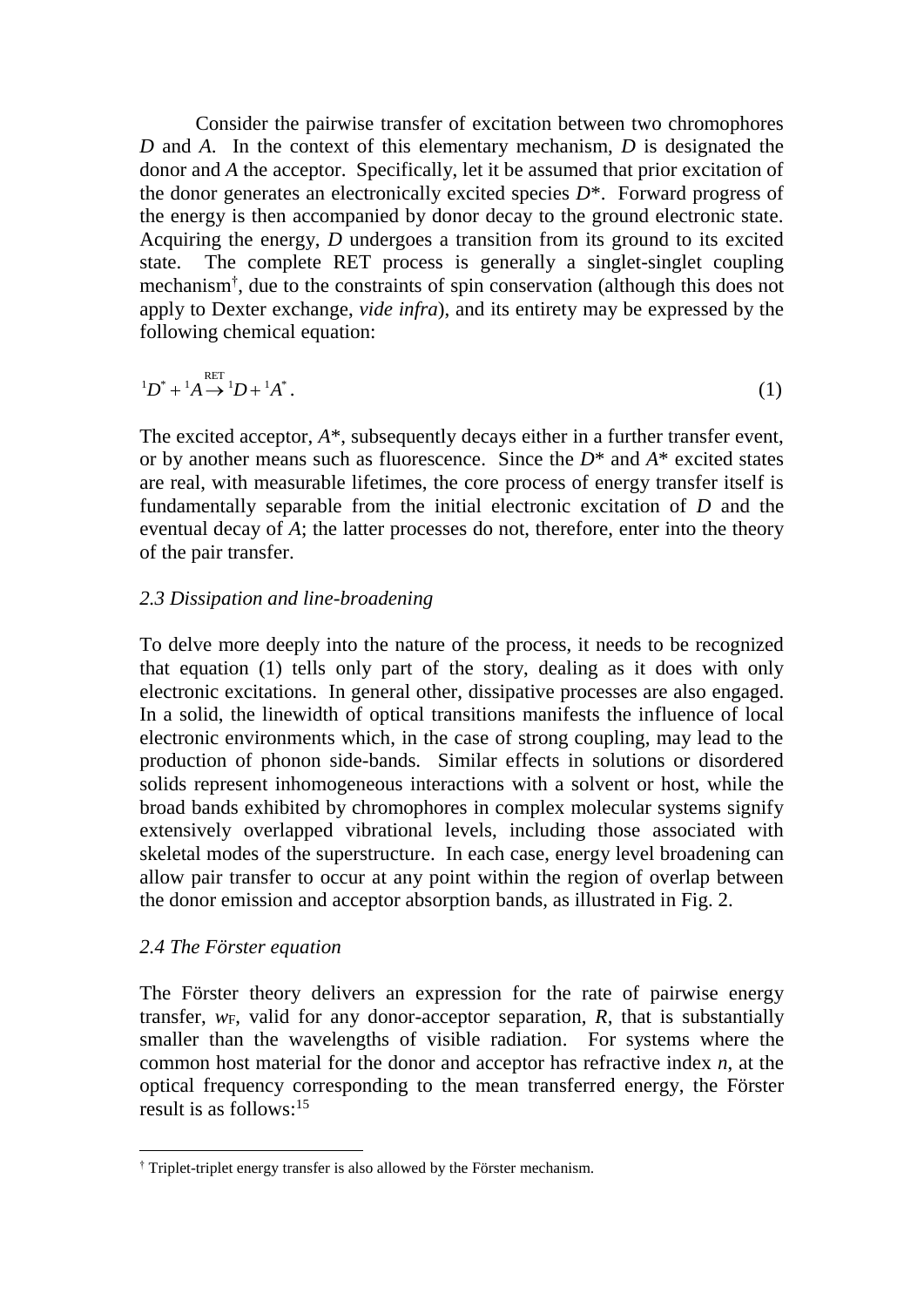$$
w_{\rm F} = \frac{9\kappa^2 c^4}{8\pi \tau_{D^*} n^4 R^6} \int F_D(\omega) \sigma_A(\omega) \frac{\mathrm{d}\omega}{\omega^4} \quad . \tag{2}
$$

In this expression,  $F_D(\omega)$  denotes the normalized fluorescence spectrum of the donor,  $\sigma_A(\omega)$  represents the linear absorption cross-section of the acceptor, and  $\omega$  is an optical frequency in radians per unit time; the specific form of the integral within which they appear is known as the spectral overlap – one of the key determinants of energy transfer efficiency.<sup>16</sup> Also in equation  $(2)$ , *c* is the speed of light and  $\tau_{D^*}$  is the associated radiative decay lifetime in the absence of transfer. The latter is related to the measured fluorescence lifetime  $\tau_{\text{fl}}$ through the fluorescence quantum yield  $\eta = \tau_{\text{fl}}/\tau_{D^*}$ , where  $\tau_{\text{fl}}^{-1}$  is explicitly expressible as;

$$
\frac{1}{\tau_{\rm n}} = \frac{1}{\tau_{D^*}} + \frac{1}{\tau_{D^*}} \left(\frac{R_0}{R}\right)^6 \quad . \tag{3}
$$

The last term on the right-hand side of equation (3) is expressed with reference to the Förster radius  $R_0$  – the distance at which the rates of donor deactivation by RET and by spontaneous fluorescence become equal. As is evident from Fig. 2, the propensity for forward transfer is usually significantly greater than that for backward transfer, due to a sizeable difference in the spectral overlaps for the two processes.

#### *2.5 Orientation dependence*

The  $\kappa$  factor in equation (2) depends on the orientations of the donor and acceptor, both with respect to each other, and with respect to their mutual displacement unit vector  $\hat{\mathbf{R}}$ , as follows:

$$
\kappa = (\hat{\mu}_D \cdot \hat{\mu}_A) - 3(\hat{\boldsymbol{R}} \cdot \hat{\boldsymbol{\mu}}_D)(\hat{\boldsymbol{R}} \cdot \hat{\boldsymbol{\mu}}_A) \tag{4}
$$

For each chromophore,  $\hat{\mu}$  designates a unit vector in the direction of the appropriate transition dipole moment. The possible values of  $\kappa^2$ , as featured in equation (2), lie in the range (0, 4). It is evident that in the case of fixed chromophore positions and orientations the result delivered by (4) is a function of three independent angles, as shown and defined in Fig. 3:

$$
\kappa = \cos \theta_{\rm r} - 3\cos \theta_{\rm p} \cos \theta_{\rm A} \quad . \tag{5}
$$

Unfavorable orientations can thus reduce the rate of energy transfer to zero; other configurations, including many of those found in photobiological systems, optimize the transfer rate. The angular disposition of chromophores is therefore a very important facet of energy transfer. It is important to note that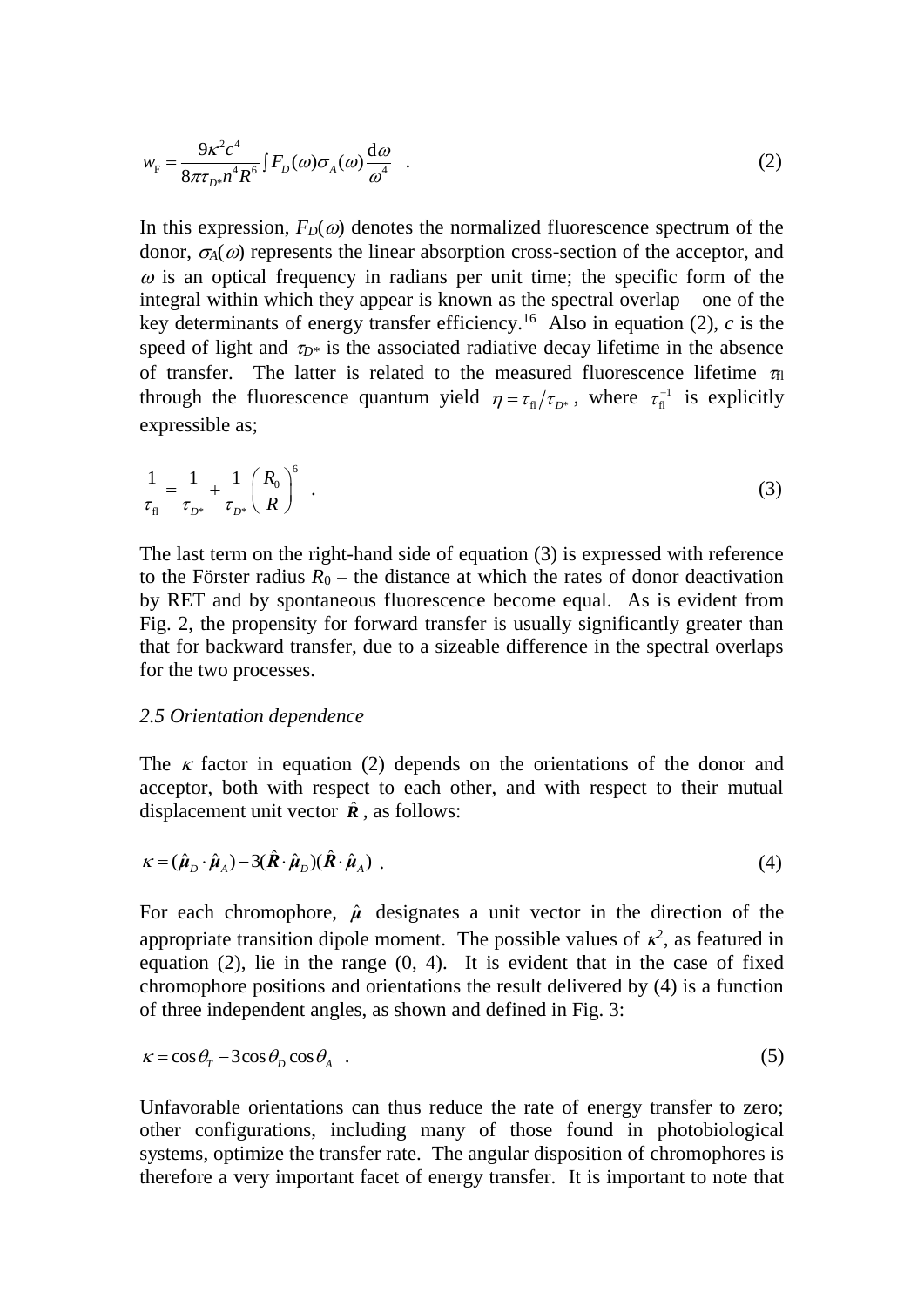transfer is not *necessarily* precluded when the transition moments lie in perpendicular directions – provided that neither is also disposed orthogonally to  $\boldsymbol{R}$  (=  $R \hat{\boldsymbol{R}}$  ).

In any, at least partially, fluid or disordered system the relative orientation of all donor-acceptor pairs may not be identical, and it is then the distributional average of  $\kappa^2$  that determines the overall measured response. In the isotropic case (completely uncorrelated orientations) the  $\kappa^2$  factor averages to  $\frac{2}{3}$ ; departures from this value provide the quantitative signature of a degree of orientational correlation. In molecules of sufficiently high symmetry it can also happen that either the donor or the acceptor transition moment is not unambiguously identifiable with a particular direction in the corresponding chromophore reference frame. Specifically, the electronic transition may then relate to a transition involving a degenerate state  $-$  as can occur with square planar complexes, for example.<sup>17</sup> Alternatively, the same observational features might indicate rapid but orientationally confined motions. The considerable complication which each of these effects brings into the trigonometric analysis of RET has been extensively researched and reported by van der Meer.<sup>18</sup>

#### *2.6 Förster radius*

In applications of RET to spectroscopy, as noted above, it is usually significant that the electronically excited donor can in principle release its energy by spontaneous decay, the ensuing fluorescence also being amenable to detection by any suitably placed photodetector. Since the alternative possibility (that of energy being transferred to another chromophore within the system) has such a sharp decline in efficiency as the distance to the acceptor increases, it is commonplace to invoke the critical distance  $R_0$ . The Förster rate equation is itself often cast in an alternative form, exactly equivalent to equation (2), explicitly exhibiting this critical distance:<sup>19</sup>

$$
w_{\rm F} = \frac{3\kappa^2}{2} \frac{1}{\tau_{D^*}} \left(\frac{\overline{R}_0}{R}\right)^6 \tag{6}
$$

Here the symbol with its over-bar,  $\bar{R}_0$ , is defined as the Förster radius for which the orientation factor  $\kappa^2$  would assume its isotropic average value,  $\frac{2}{3}$ .<sup>20</sup> For complex systems the angular dependence is quite commonly disregarded and the following, simpler expression employed;

$$
w_{\rm F} = \frac{1}{\tau_{D^*}} \left(\frac{R_0}{R}\right)^6,\tag{7}
$$

leading to a transfer efficiency  $\Phi_{\Gamma}$  expressible as: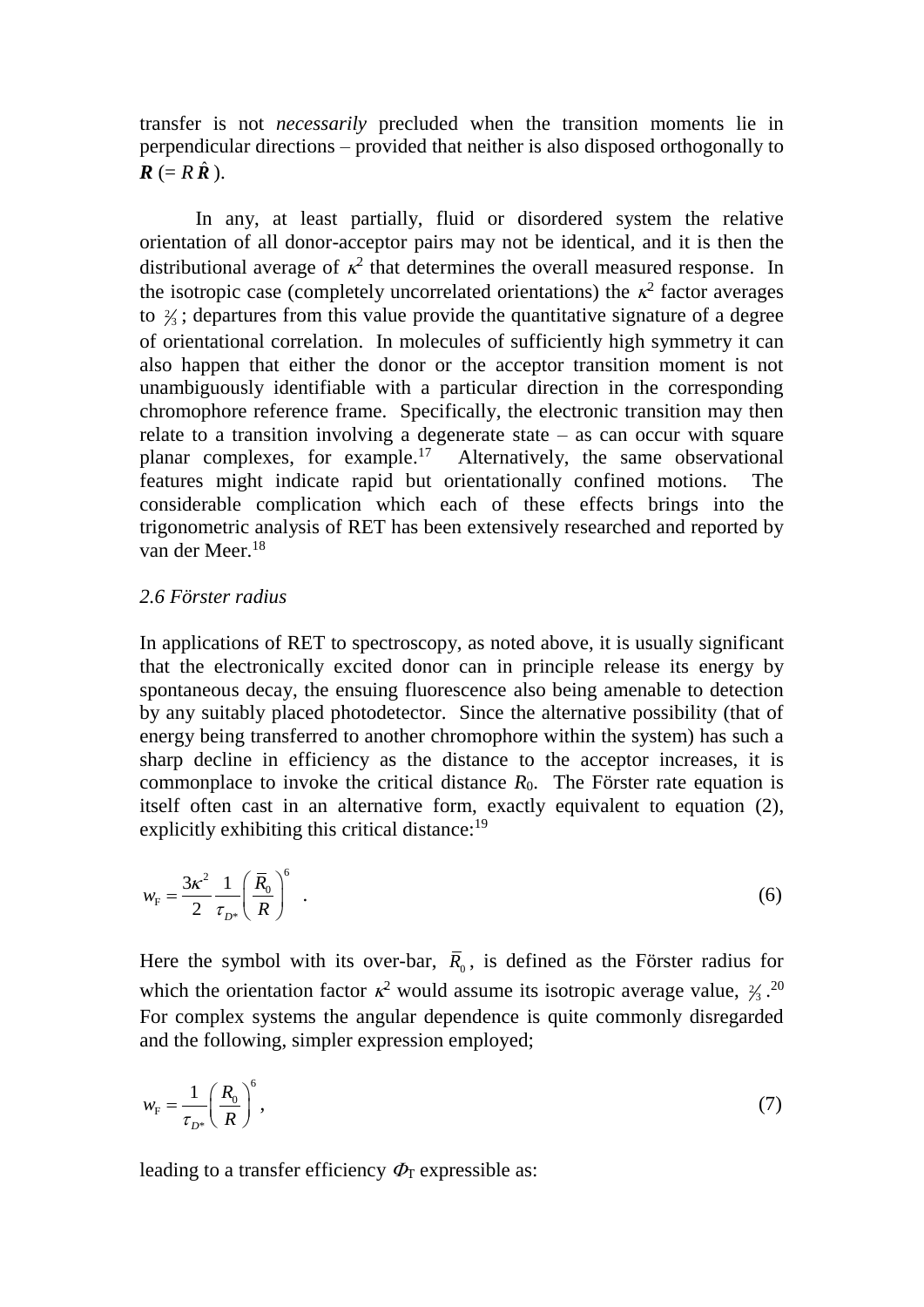$$
\Phi_{\rm T} = \frac{1}{1 + \left(R/R_0\right)^6} = 1 - \frac{\tau_{\rm fl}}{\tau_{D^*}} = 1 - \frac{I_{\rm fl}}{I_{D^*}} \quad , \tag{8}
$$

where,  $I_{\text{fl}}$  and  $I_{D^*}$  are the intensities of the donor fluorescence with the acceptor present and excluded, respectively, and  $\tau_{fl}$  specifically denotes the fluorescence lifetime of the donor measured within its RET environment. As graphically depicted in Fig. 4, a donor-acceptor displacement equal to *R*<sup>0</sup> corresponds to a transfer efficiency of 50%.

The final equality on the right of equation (8), which holds provided decay processes follow single-exponential decay kinetics, provides a formula cast in terms of easily measurable quantities. This is particularly useful since it allows energy transfer efficiencies to be calculated simply on the basis of intensity measurements (for example using a fluorimeter), obviating the separate time-resolved measurements that are otherwise generally necessary for evaluation of the characteristic decay lifetimes  $\tau_{fl}$  and  $\tau_{D^*}$ . When a given electronically excited chromophore is within a distance  $R_0$  of a suitable acceptor, RET will generally be the dominant decay mechanism; conversely, for distances beyond *R*0, spontaneous decay (usually fluorescence) will be the primary means of donor deactivation.

#### *2.7 Polarization features*

When linearly polarised laser light is used to excite any specific species within a complex disordered solid or liquid system, the probability for excitation of any particular molecule is proportional to  $\cos^2\theta$ , where  $\theta$  is the angle between the appropriate excitation transition moment and the electric polarisation vector of the input radiation. Consequently the population of excited molecules has a markedly anisotropic distribution, a phenomenon associated with the term *photoselection*. If radiative decay were to ensue instantaneously, i.e. from precisely the initially populated excited level, then the fluorescence would carry the full imprint of that anisotropy and itself exhibit a degree of polarization – the highest value possible. Accounting for the necessary threedimensional rotational average, $21$  it is readily shown that the fluorescence intensity components polarized parallel to and perpendicular to the polarization of the excitation beam,  $I_{\parallel}$  and  $I_{\perp}$  respectively, would then lie in the ratio 3:1. Commonly observed departures from this result thus signify the extent to which the orientation of the emission dipole differs from that of the prior, initial excitation – which may be due to intervening decay, molecular motion or intermolecular energy transfer.

The two most widely used quantitative expressions of polarization retention are the *fluorescence anisotropy*, *r*, or the *degree of polarization*, *P*. Both convey the same information; they are defined and related as follows: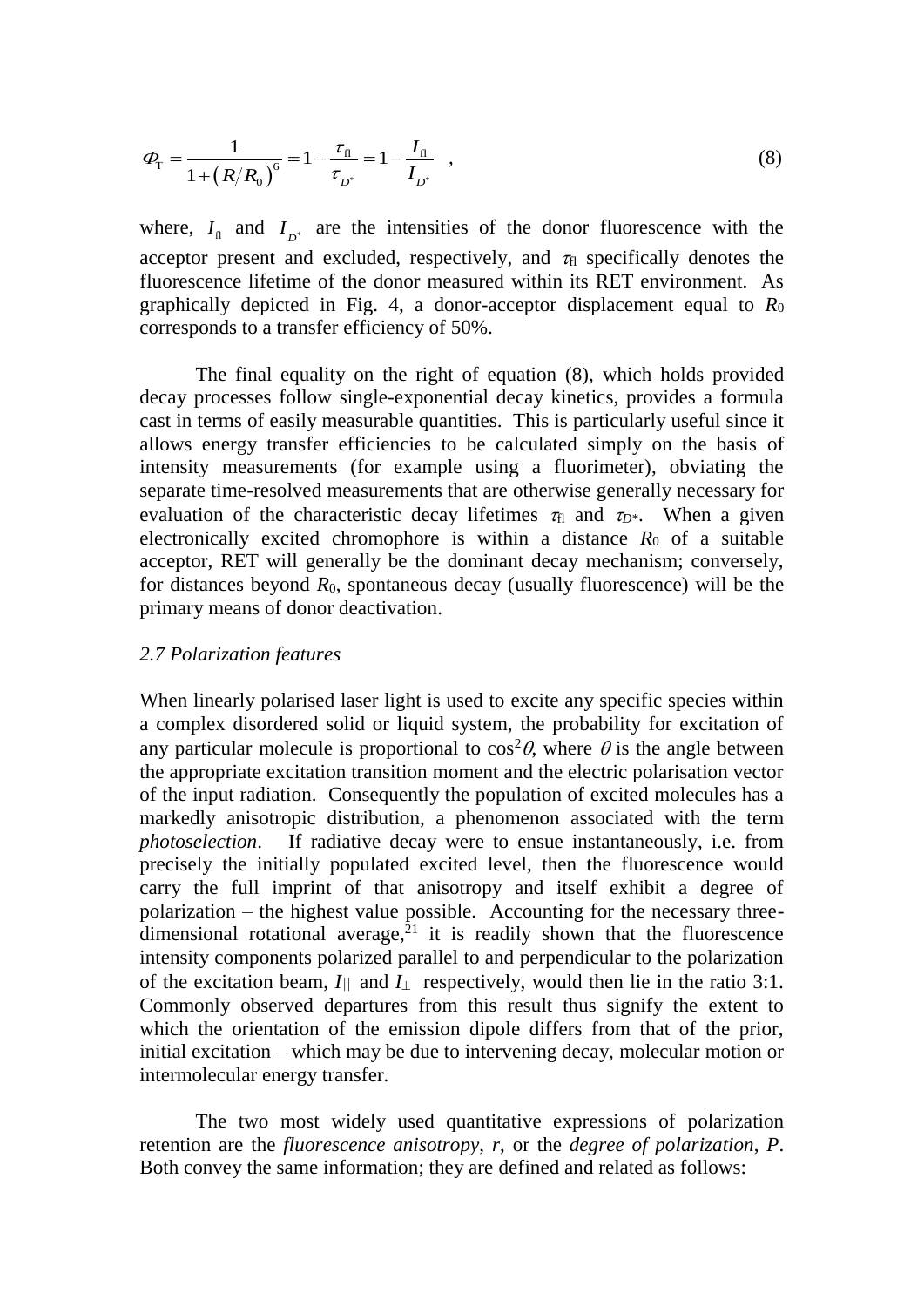$$
r = \frac{I_{\perp} - I_{\perp}}{I_{\perp} + 2I_{\perp}}, \qquad P = \frac{I_{\perp} - I_{\perp}}{I_{\perp} + I_{\perp}} \quad \Rightarrow \quad r = \frac{2P}{3 - P} \quad . \tag{9}
$$

The denominator of the expression for *r* designates the net fluorescence intensity. In a specific situation where the donor and acceptor have transition dipole moments oriented in parallel, then  $r = 0.4$  and  $P = 0.5$ .

A key molecular factor determining any loss in polarization is the angle  $\theta$  between the directions of the absorption and emission transition dipole moments. In terms of this parameter and its influence on the measured fluorescence anisotropy, the case where internal decay intervenes between excitation and fluorescence decay within a single molecule is no different from that of a donor-acceptor pair where the absorption and emission processes are spatially separated – provided the donor and acceptor in the latter case have a fixed mutual orientation (the orientation of the pair being random). The following result, derived by Levshin<sup>22</sup> and Perrin<sup>23</sup> can be applied in both situations:

$$
P = \frac{3\cos^2\theta - 1}{3 + \cos^2\theta} \quad . \tag{10}
$$

In the case of a donor-acceptor pair,  $\theta$  is to be interpreted as the angle  $\theta_T$  shown in Fig. 3. Equation (10) thus allows direct calculation of this microscopic parameter, through measurement of the macroscopic quantity *P*. Moreover when *P* proves to exhibit a time-dependent decay, a study of the kinetics provides information on the extent of rotational motion intervening between the absorption and emission events.

Very different behaviour is observed for RET systems in which the donor and acceptor are orientationally uncorrelated, i.e. where they are both, independently, randomly oriented. In such cases there is a very rapid loss of polarization 'memory', and it transpires that the associated degree of anisotropy is precisely  $1/25$ , i.e.  $r = 0.04$ ;<sup>24</sup> two or more energy transfer jumps will therefore usually, to all intents and purposes, totally destroy any polarization in any ensuing fluorescence. However it should be noted that there is a surprising recovery in the anisotropy at distances approaching the transfer wavelength. The effect is sufficiently strong to warrant attention in dilute solution studies.

#### *2.8 Diffusion effects*

So far only RET between a donor-acceptor pair has been considered. The discussion is now extended to an ensemble of donors *D* and acceptors *A*, all units of which are distributed randomly within an *n*-dimensional volume. For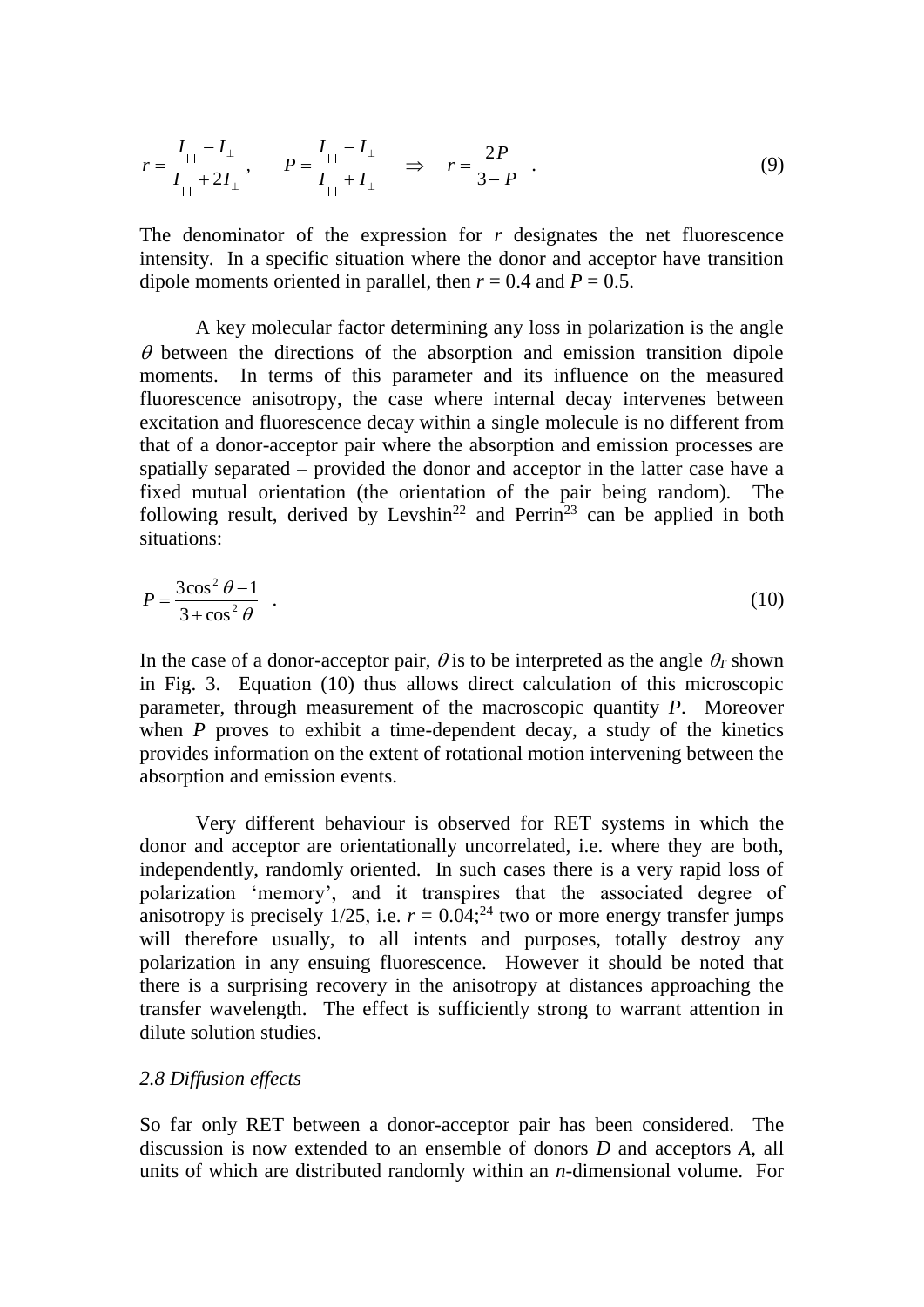systems in which translational diffusion is extremely slow compared to the rate of energy transfer, the time-dependence of the donor intensity decay at time *t*,  $I_{D^*}(t)$ , as obtained by Förster,<sup>11</sup> is given by the following expression:

$$
I_{D^*}(t) = I_{D^*}(0) \exp\left[-\frac{t}{\tau_{D^*}} - 2\gamma \left(\frac{t}{\tau_{D^*}}\right)^{\frac{n}{6}}\right] \tag{11}
$$

The most commonly applied form of this expression is when *n* equals 3, i.e. RET in three dimensions. In equation (11), the parameter  $\gamma$  is explicitly written as:

$$
\gamma = \frac{2}{3} \pi^{\frac{3}{2}} C_A R_0^3 \quad , \tag{12}
$$

in which *C<sup>A</sup>* is the concentration of acceptors (number per unit volume) and  $(4/3) \pi R_0^3 C_A$  represents the average number of acceptor chromophores in a sphere of radius  $R_0$ ; the orientational factor is again set as  $\frac{2}{3}$ .

The case where diffusion is comparable to the transfer rate is very complicated, and calculations by Butler and Pilling<sup>25</sup> have shown that large errors arise on using Förster theory for systems with diffusion coefficients in excess of  $10^{-5}$  cm<sup>2</sup> s<sup>-1</sup>. To address such systems, a successful approximation was developed by Gösele *et al.*<sup>26</sup> This approach involves the insertion of a multiplier *G* within the second term in the exponential of equation (11). With  $n = 3$ , the parameter *G* is given by;

$$
G = \left(\frac{1 + 5.47x + 4.00x^2}{1 + 3.34x}\right)^{\frac{3}{4}},
$$
\n(13)

in which  $x = D(R_0^6 / \tau_{D^*})^{-1/3} t^{2/3}$  $x = D(R_0^6 / \tau_{D^*})^{-1/3} t^{2/3}$ , where *D* is the mutual diffusion coefficient. In contrast to the Förster theory, the above method provides an excellent approximation – as was fully verified by the authors of ref. 25.

#### *2.9 Long-range transfer*

Förster theory is found to be increasingly inaccurate for RET as donor-acceptor distances extend over and beyond 100 Å. It was originally assumed that a 'radiative' process accounted for energy transfer over such donor-acceptor separations, and some recent literature on the subject still perpetuate this initial over-statement. Certain sources wrongly treat Förster 'radiationless' energy transfer as exact, distinct and separable from 'radiative' energy transfer – the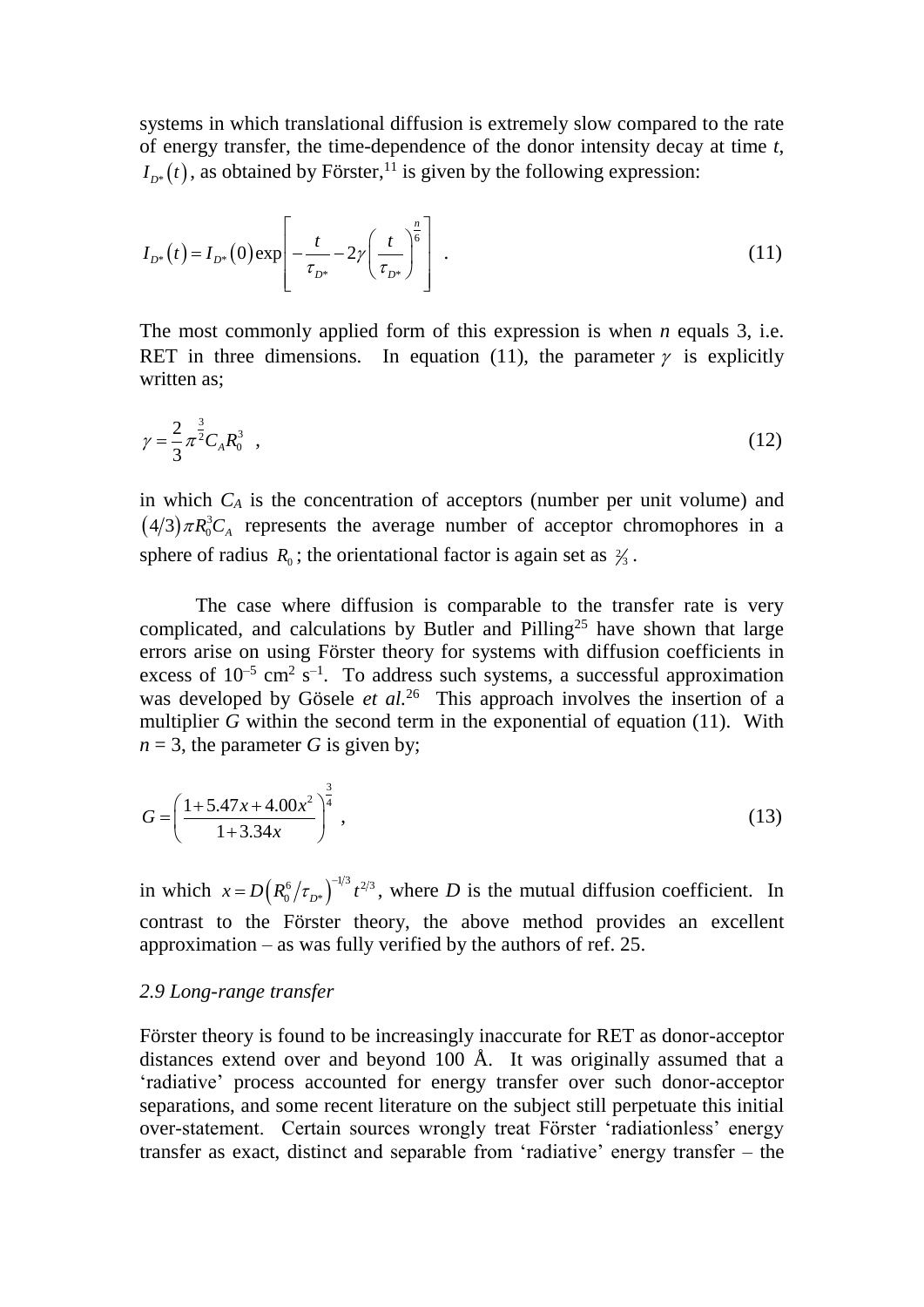latter signifying successive but independent processes of fluorescence emission by a donor, and capture of the ensuing photon by an acceptor.

Although that certainly is the observed character of resonance energy transfer over very long distances – as for example between donor and acceptor components in a dilute solution  $-$  it is now known that both 'radiative' and Förster transfer are simply the long- and short-range limits of one powerful, allpervasive mechanism. The latter, determined from quantum electrodynamical calculations, is the outcome of the unified theory of  $RET<sup>27</sup>$ . This theory not only embraces Förster and 'radiative' energy transfer, but also addresses the intermediate range in which neither of these mechanisms are fully valid. An expression for the total pairwise energy transfer rate, ranging from molecular dimensions up to interstellar distances, is written as;

$$
w = w_{\rm F} + w_{\rm I} + w_{\rm rad} \quad , \tag{14}
$$

where  $w_F$  represents the Förster rate of equation (2),  $w_{rad}$  is the rate of 'radiative' energy transfer – explicitly given by;

$$
w_{\text{rad}} = \frac{9\kappa'^2}{8\pi\tau_{\text{D}}R^2} \int F_{\text{D}}(\omega)\sigma_{\text{A}}(\omega)\,\text{d}\omega \quad , \tag{15}
$$

and  $w_{I}$  is the intermediate term that is expressed as:

$$
w_{\rm I} = \frac{9c^2}{8\pi\tau_{\rm D}n^2R^4} (\kappa^2 - 2\kappa\kappa') \int F_{\rm D}(\omega)\sigma_{\rm A}(\omega)\frac{d\omega}{\omega^2} \quad . \tag{16}
$$

In both equation (15) and (16), the symbol  $\kappa'$  denotes an orientation factor identical to (4) but with the '3' omitted from the second term. In summary, the unified theory of RET contains not only the  $R^{-6}$  term of Förster theory and the  $R<sup>-2</sup>$  term denoting the inverse-square law of 'radiative' transfer, but also a previously unidentified  $R^{-4}$  intermediate term.

#### *2.10 Dexter transfer*

Before concluding this section, it is worth observing that other forms of donoracceptor coupling are also possible, although considerably less relevant to the systems of interest in the following focused account on applications. For example, the transfer of energy between atomic or molecular components with significantly overlapped wavefunctions is usually described in terms of Dexter theory<sup>28</sup> – where the coupling involves electron exchange and carries an exponential decay with distance, directly reflecting the radial form of overlapping wavefunctions and electron distributions. Unlike Förster transfer, singlet-triplet energy exchange  $({}^3D^* + {}^1A \rightarrow {}^1D + {}^3A^*)$  may also be allowed by the Dexter mechanism. This is because Dexter transfer does not involve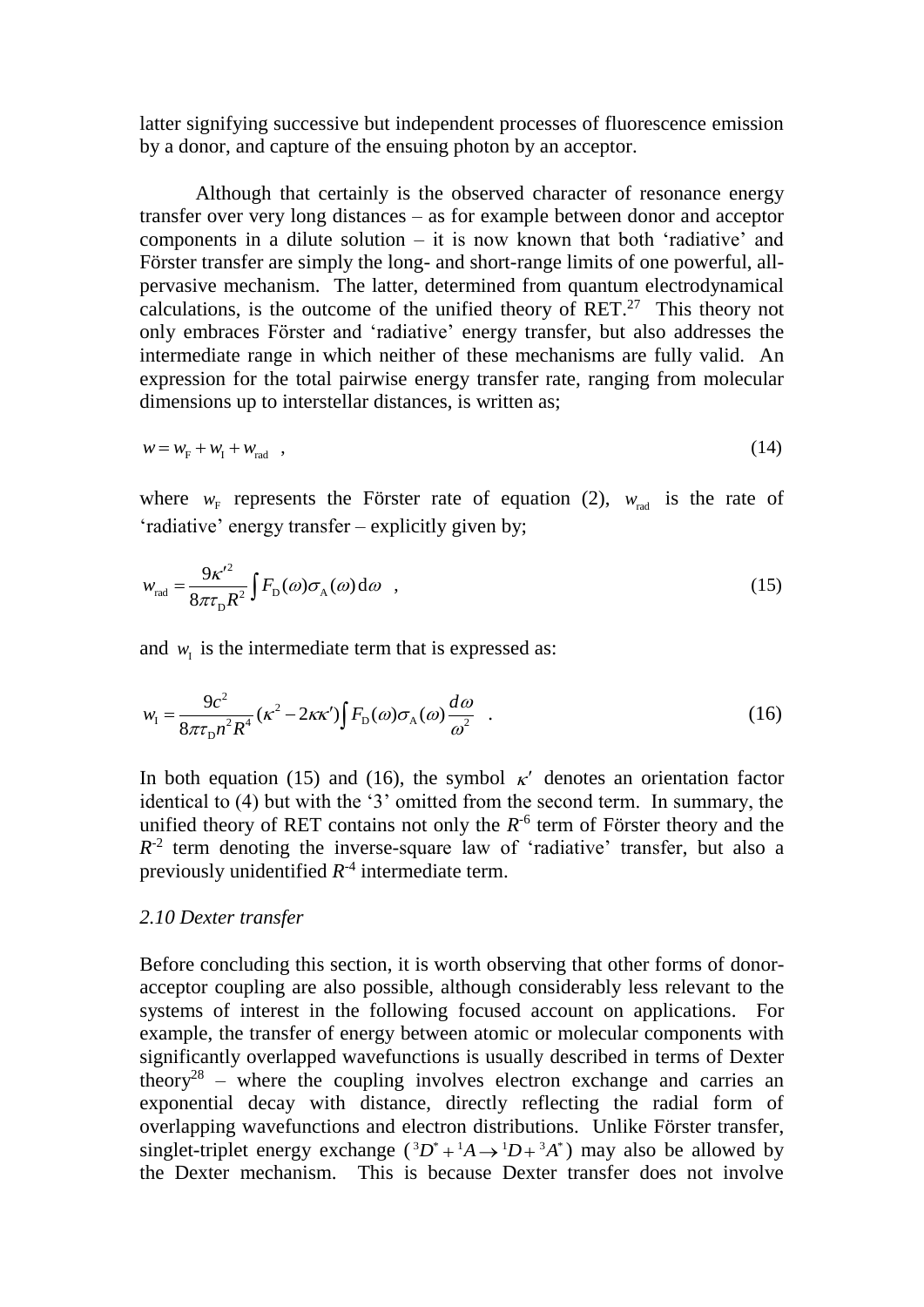transition dipole moments and, thus, is unaffected by the dipole-forbidden character of the transitions  $T_1 \rightarrow S_0$  and  $S_0 \rightarrow T_1$  within chromophores *D* and *A*, respectively. Compared to materials in which the donor and acceptor orbitals do not spatially overlap, such systems are of less use for either device or analytical applications. This is largely because the coupled chromophores lose their electronic and optical integrity, the Dexter mechanism being operational only at very short distances  $(< 10 \text{ Å})$ .

# **3. Applications of RET to molecular biology**

The field in which measurements of resonance energy transfer have without doubt had the greatest impact is molecular biology. The importance of RET to this subject, especially in application to biological macromolecules, was first realised following the construction of spectroscopic equipment for routine fluorescence measurements.<sup>29-32</sup> Towards the turn of the twenty-first century, RET underwent a period of significant redevelopment as a spectroscopic technique. $33$ This resurgence arose mainly due to the advent of new experimentation methods, for example single-pair  $RET<sub>34</sub>$  and further advances in instrumentation. The key advantage of RET techniques over others is that fluorescence measurements are highly sensitive, being made against a zero background; moreover the uv/visible signals are relatively easy to detect, they are specific and the required instrumentation is non-invasive.

### *3.1 Spectroscopic ruler*

A major use of RET, based on its strong distance dependence, exploits its capacity to supply accurate spatial information about molecular structures. This derives from a quantitative assessment of the inter-chromophore separations, based on comparisons between the corresponding RET efficiencies. 35-38 Such a technique is popularly known as a 'spectroscopic ruler'. The elucidations of molecular structure by such means usually lack information on the relative *orientations* of the groups involved, and as an expedient the calculations usually ignore the kappa parameter (4). The apparent crudeness of this approach becomes more defensible on realizing that, even if it were to introduce a factor of two inaccuracy, the deduced group spacing would still be in error by only 12% (since  $2^{1/6} = 1.12$ ). Refinements to the theory to accommodate the effect of fluctuations in position or orientation of the participant groups introduce considerable complexity, although progress is being made in several areas.<sup>39-43</sup>

### *3.2 Conformational change*

Through identification of motions in macromolecules, i.e. the variation in proximity of one chromophore with respect to another, a number of valuable RET applications arise; including the detection of conformational changes and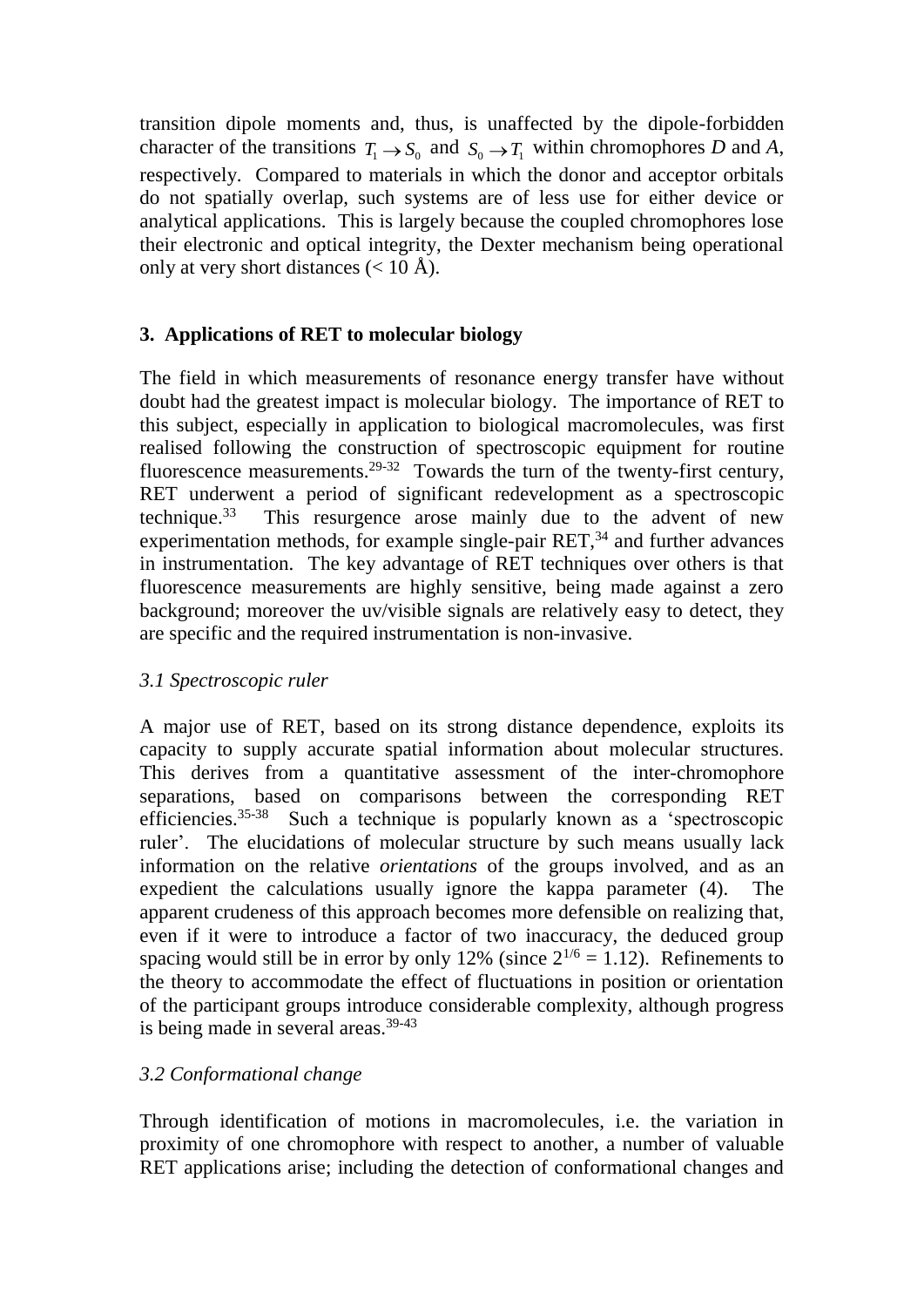folding in proteins,  $36,44-46$  and the inspection of intracellular protein-protein $47-50$ and protein- $DNA^{51,52}$  interactions (see for example Figs 5 and 6). These and other such processes can be registered by selectively exciting one chromophore using laser light, and monitoring either the decrease in fluorescence from that chromophore, or the rise in the generally longer-wavelength fluorescence from the other chromophore as it adopts the role of acceptor. The judicious use of optical dichroic filters can make this RET technique perfectly straightforward – see Fig. 1. In cases where the two material components of interest do not display suitably overlapped absorption and fluorescence features in an optically accessible wavelength range, molecular tagging with site-specific 'extrinsic' (i.e. artificially attached) chromophores can solve the problem. Located at a molecular site of interest, and being selected on the basis of a significant spectral overlap with the counterpart component, such tags can act either in the capacity of donor or acceptor. Lanthanide ions, with their characteristically prominent and line-like absorption features, prove particularly valuable in this connection.<sup>53</sup> Also useful in this respect are the semiconductor nanocrystals known as quantum dots. These crystalline nanoparticles offer several unique traits, including size- and composition-tunable emission from visible to infrared wavelengths, the possibility of a single light source simultaneous exciting different-sized dots, large absorption coefficients across a wide spectral range, and very high level of photostability.<sup>54,55</sup>

# *3.3 Intensity-based imaging*

In the last two decades there has been burgeoning interest in microscopy based on RET, 56-60 typical instrumentation for which is illustrated in Fig. 7. There are three specific types of RET method routinely used in the production of biological images. The principles of sensitized-emission RET have already been described (Fig. 1). For microscopy purposes this method is fairly inaccurate; no RET donor-acceptor pair is ideal, i.e. there will almost always be some overlap between the donor and acceptor absorbance bands and also the donor and acceptor emission spectra. Therefore, filters that completely separate these kinds of spectrum are difficult to design. Various calculational algorithms61-63 have been proposed to compensate for this problem, although the methods are complex and no single procedure has received universal acceptance.

A widely used alternative, experimental approach $64,65$ involves deliberately photobleaching the acceptor, the result of which is complete exclusion of RET. In this method, the donor emission is analysed before and after the acceptor is bleached by the input of an intense laser beam (at a suitable wavelength). The difference between the donor intensities, with and without the laser input, enables a determination of the transfer efficiency by employing equation (8). Here, account is taken of spectral bleed-through between the two absorbance bands, and equally between the two emission bands. Signal contamination is still not entirely eliminated, due to a small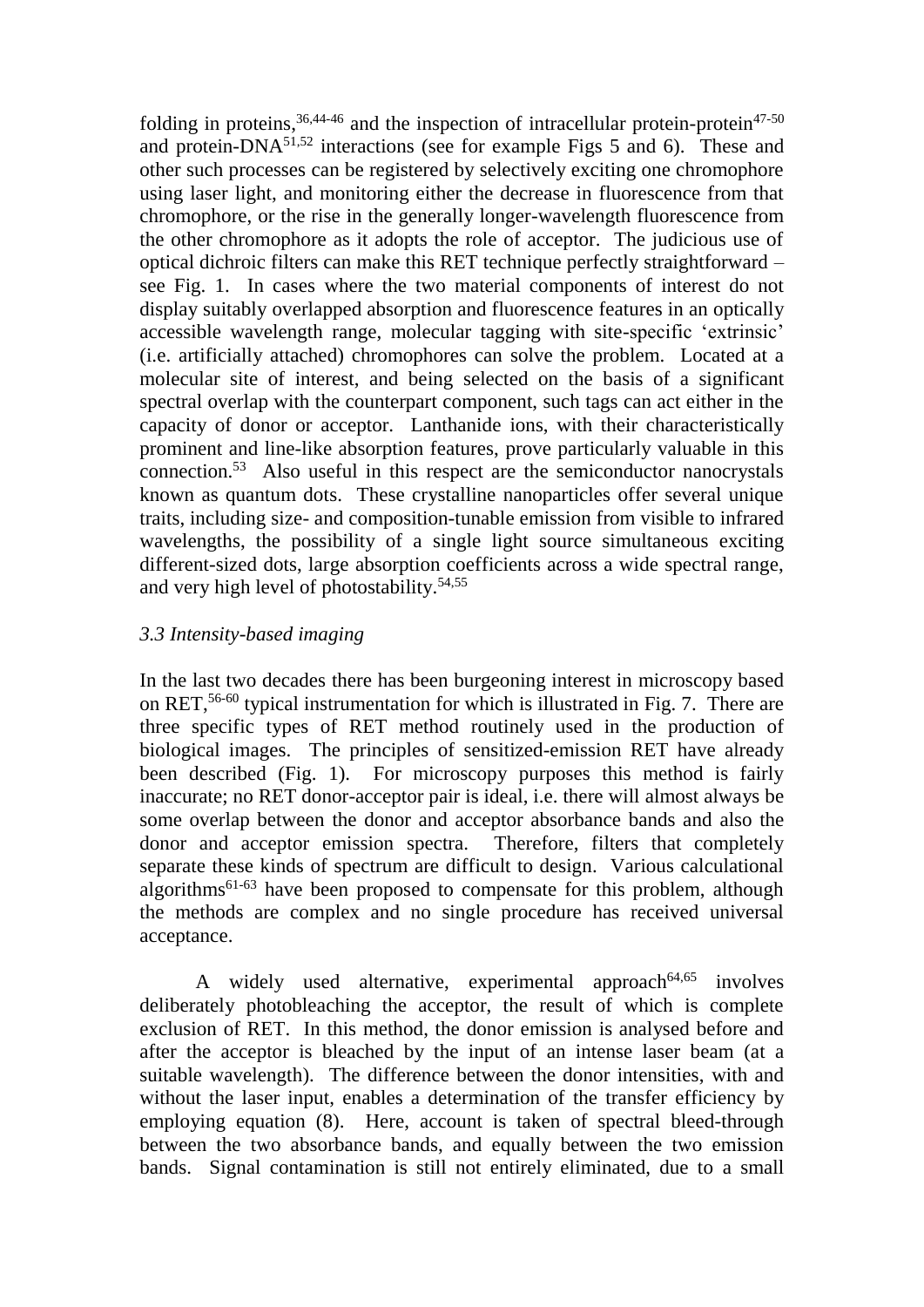amount of back-transfer through donor excitation by acceptor emission. Often the main disadvantage in prolonged illumination of the acceptor is the possibility of damage to the sample. Therefore, in practice, photobleaching is seldom appropriate for *in vivo* studies.

# *3.4 Lifetime-based imaging*

Fluorescence need not be characterized from excitation and emission spectra alone; highly significant information can also be secured from lifetime measurements. Thus, when suitable time-resolved instrumentation is available, the determination of decay kinetics (usually on the nanosecond timescale) enables analysis through RET-based fluorescence lifetime imaging microscopy (FRET-FLIM).66-69 In this method, spectral bleed-through is no longer an issue since measurements are made only for the determination of donor lifetimes; back-transfer is usually extremely low and within the noise level. The presence of the acceptor within the local environment of the donor influences the fluorescence lifetime of the donor. By measuring the donor lifetime in the presence and absence of the acceptor one can accurately calculate the transfer efficiency by use of equation (8). Drawbacks to FRET-FLIM are the technical challenges the technique presents, and the expense of the equipment. Nonetheless, in optical systems that are equipped to provide both intensity and lifetime measurements, a comparison of the two types of image affords a particularly rich source of information, as illustrated by the cancer cell images of Fig. 8.

### *3.5 Other applications*

Beyond the realm of molecular biology, RET has value in a number of more specifically chemical applications. Two prominent examples are to be found in the fields of synthetic macromolecules and chemical sensors. In polymer science, building on the pioneering principles of Morawetz,<sup>70</sup> RET is now used to determine morphological information on polymer interfaces. Such studies have, for instance, enabled the quantitative characterisation of interfacial thickness in polymers of various structures.<sup>71</sup> Moreover, RET has been utilized in the study of polymer conformational dynamics. One especially interesting application is the effective differentiation between various collapsed and/or ordered homopolymer chain conformations (spherical, rod and toroidal; as depicted in Fig. 9) through the associated distribution of transfer effiencies.<sup>72,73</sup>

The fabrication of RET-based, analyte-specific sensors has enabled detection of a variety of species, including dimers of functionalized calixarenes in organic solutions,<sup>74</sup> copper(II) in aqueous solution,<sup>75</sup> hydrogen peroxide,<sup>76</sup> phosgene<sup>77</sup> and many others. These chemical sensors usually work on the principle of a donor-acceptor system designed such that the presence of the analyte causes the acceptor chromophore to move within closer proximity to a donor, enabling the implementation of an RET process that is not observed in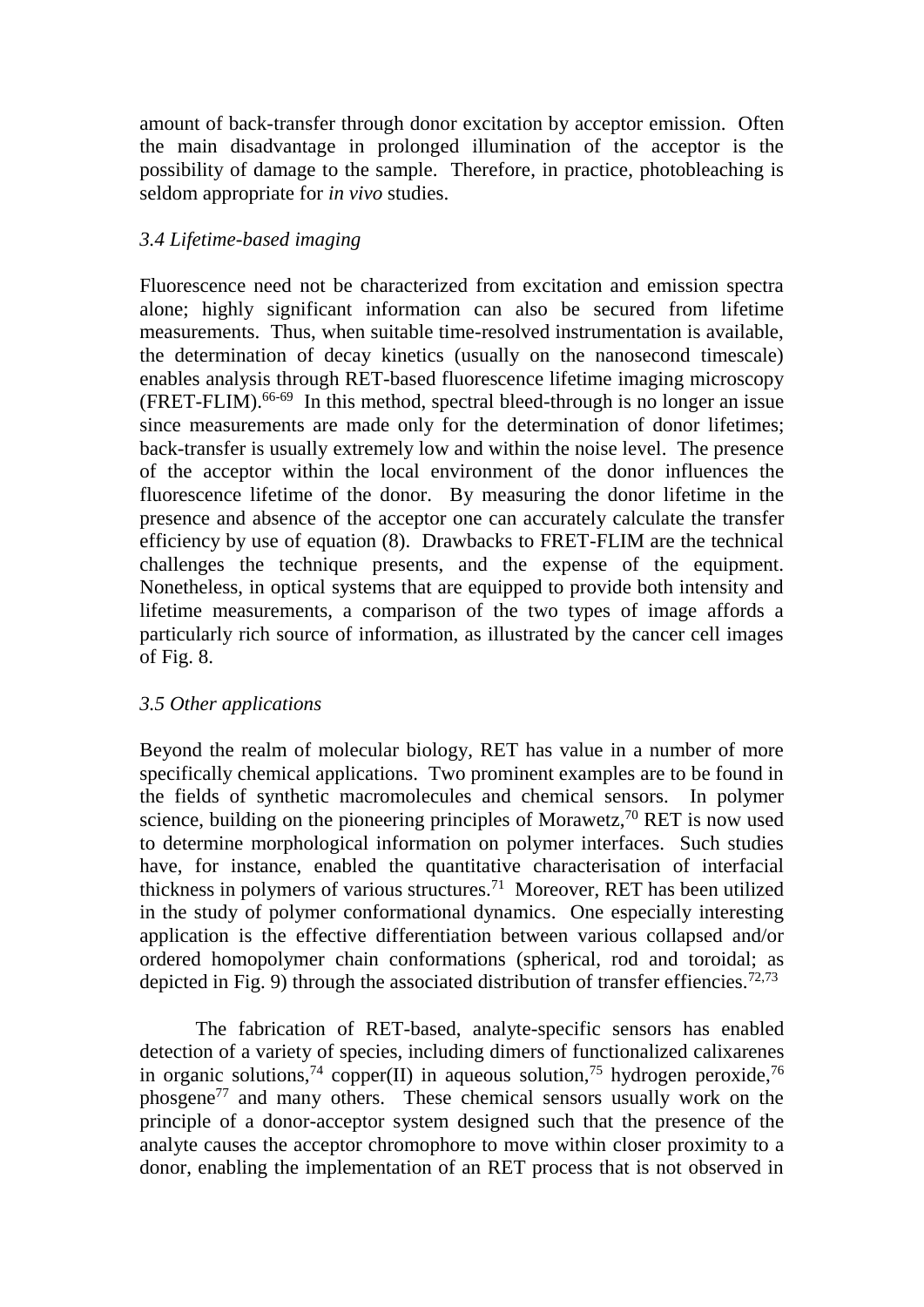the analyte's absence. Therefore, on irradiation of the system with the relevant chemical present, a strong emission from the acceptor signals the presence of the analyte.

# **Acknowledgements**

We gratefully acknowledge helpful comments from Professor Steve Meech. Research on the theory of RET, at the University of East Anglia, is currently supported by the Leverhulme Trust.

# **References**

- 1. J. Franck, "Einige aus der Theorie von Klein und Rosseland zu ziehende Folgerungen über Fluorscence, photochemische Prozesse und die Electronenemission glühender Körper", *Z. Physik.* **9**, pp. 259-266 (1922).
- 2. G. Cario, "Über Entstehung wahrer Lichtabsorption un scheinbare Koppelung von Quantensprüngen", *Z. Physik.* **10**, pp. 185-199 (1922).
- 3. G. Cario and J. Franck, "Über Zerlegugen von Wasserstoffmolekülen durch angeregte Quecksilberatome", *Z. Physik.* **11**, pp. 161-166 (1922).
- 4. E. Gaviola and P. Pringsheim, "Über den einfluß der konzentration auf die polarisation der fluoreszenz von farbstofflösungen", *Z. Physik.* **24**, pp. 24- 36 (1924).
- 5. J. Perrin, "Fluorescence et induction moléculaire par résonance", *C. R. Acad. Sci.* **184**, 1097-1100 (1927).
- 6. F. Perrin, "Théorie quantique des transferts d'activation entre molecules de même espéce. Cas des solutions fluorescents", *Ann. Phys.* **17**, pp. 283- 314 (1932).
- 7. H. Kallman and F. London, "Über quantenmechanische Energieübertragung zwischen atomaren Systemen" *Z. Physik Chem B2*, pp. 207-243 (1928).
- 8. M. N. Berberan-Santos, "Pioneering contributions of Jean and Francis Perrin to molecular luminescence", in *New Trends in Fluorescence Spectroscopy. Applications to Chemical and Life Sciences*, B. Valeur and J.-C. Brochon (eds), (Springer, Berlin, 2001) chapter 2.
- 9. T. Förster, "Energiewanderung und fluoreszenz", *Naturwissenschaften* **33**, pp. 166-175 (1946).
- 10. T. Förster, "Zwischenmolekulare Energiewanderung und Fluoreszenz", *Annalen Der Physik* **2**, pp. 55-75 (1948).
- 11. T. Förster, "10th Spiers Memorial Lecture. Transfer mechanisms of electronic excitation", *Discuss. Faraday Soc.* **27**, pp. 7 - 17 (1959).
- 12. S. A. Latt, H. T. Cheung and E. R. Blout, "Energy transfer. A system with relatively fixed donor-acceptor separation", *J. Am. Chem. Soc.* **87**, pp. 995-1003 (1965).
- 13. L. Stryer and R. P. Haugland, "Energy transfer: A spectroscopic ruler", *Proc. Natl. Acad. Sci.* **58**, pp. 719-26 (1967).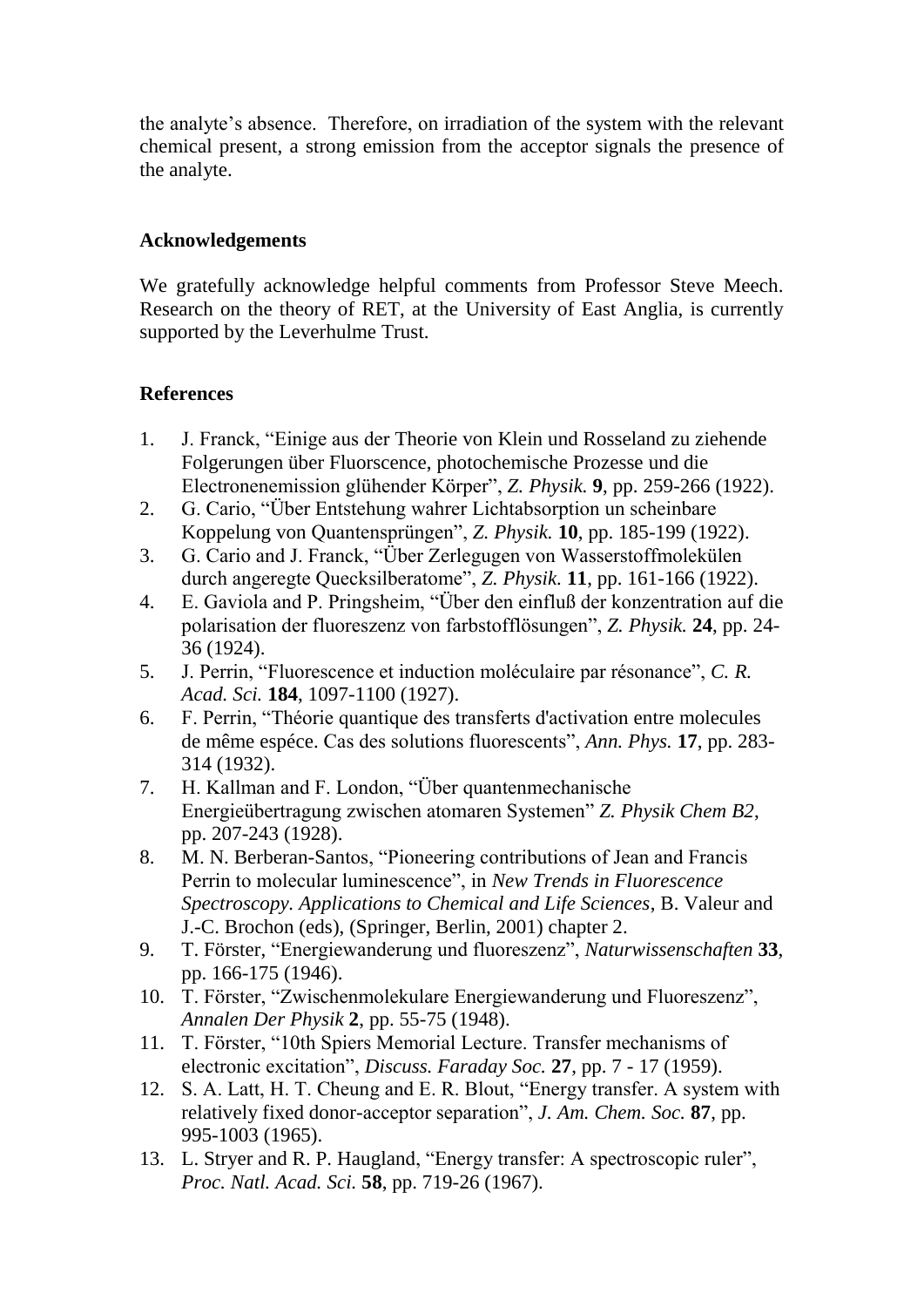- 14. R. M. Clegg, "The history of FRET: From conception through the labors of birth", in *Reviews in Fluorescence*, C. D. Geddes and J. R. Lakowicz (eds), vol. 3, (Springer, New York, 2006) chapter 1.
- 15. A. A. Demidov and D. L. Andrews, in *Encyclopedia of Chemical Physics and Physical Chemistry*, Vol. 3, J. H. Moore and N. D. Spencer (eds), (Institute of Physics, Bristol, 2001) pp. 2701-2715.
- 16. D. L. Andrews and J. Rodríguez, "Resonance energy transfer: Spectral overlap, efficiency and direction", *J. Chem. Phys.* **127**, 084509 (2007).
- 17. C. Galli, K. Wynne, S. M. Lecours, M. J. Therien, and R. M. Hochstrasser, "Direct measurement of electronic dephasing using anisotropy", *Chem. Phys. Lett.* **206**, pp. 493-499 (1993).
- 18. B. W. van der Meer, in *Resonance Energy Transfer*, D. L. Andrews and A. A. Demidov (eds), (Wiley, New York, NY, USA, 1999) pp. 151-172.
- 19. J. R. Lakowicz, *Principles of fluorescence spectroscopy*, 2nd edn, (Kluwer Academic, New York, USA, 1999) chapter 10.
- 20. B. Valeur, *Molecular fluorescence: Principles and applications*, (Wiley-VCH, Weinheim, Germany, 2002) chapter 9.
- 21. D. L. Andrews and T. Thirunamachandran, "On three-dimensional rotational averages", *J. Chem. Phys.* **67**, pp. 5026-5033 (1977).
- 22. W. L. Levshin, "Polarisierte Fluoreszenz und Phosphoreszenz der Farbstofflosungen. IV", *Z. Physik* **32**, pp. 307-326 (1925).
- 23. F. Perrin, "La fluorescence des solutions", *Ann. Phys.* **12**, pp. 169-275 (1929).
- 24. V. M. Agranovich and M. D. Galanin, *Electronic Excitation Energy Transfer in Condensed Matter* (Elsevier/North-Holland, Amsterdam, The Netherlands, 1982).
- 25. P. R. Butler and M. J. Pilling, "The breakdown of Förster kinetics in low viscosity liquids. An approximate analytical form for the time-dependent rate constant", *Chem. Phys.* **41**, pp. 239-243 (1979).
- 26. U. Gösele, M. Hauser, U. K. A. Klein and R. Frey, "Diffusion and longrange energy transfer", *Chem. Phys. Lett.* **34**, pp. 519-522 (1975).
- 27. D. L. Andrews, "A unified theory of radiative and radiationless molecular-energy transfer", *Chem. Phys.* **135**, pp. 195-201 (1989).
- 28. D. L. Dexter, "A theory of sensitized luminescence in solids", *J. Chem. Phys.* **21**, pp. 836-850 (1953).
- 29. I. Z. Steinberg, "Long-range nonradiative transfer of electronic excitation energy in proteins and polypeptides", *Annu. Rev. Biochem.* **40**, pp. 83-114 (1971).
- 30. L. Stryer, "Fluorescence energy transfer as a spectroscopic ruler", *Ann. Rev. Biochem.* **47**, pp. 819-46 (1978).
- 31. C. G. dos Remedios, M. Miki and J. A. Barden "Fluorescence resonance energy transfer measurements of distances in actin and myosin. A critical evaluation", *J. Muscle Res. Cell Motility* **8**, pp. 97-117 (1987).
- 32. P. Wu and L. Brand, "Resonance energy transfer: Methods and applications", *Anal. Biochem.* **218**, pp. 1-13 (1994).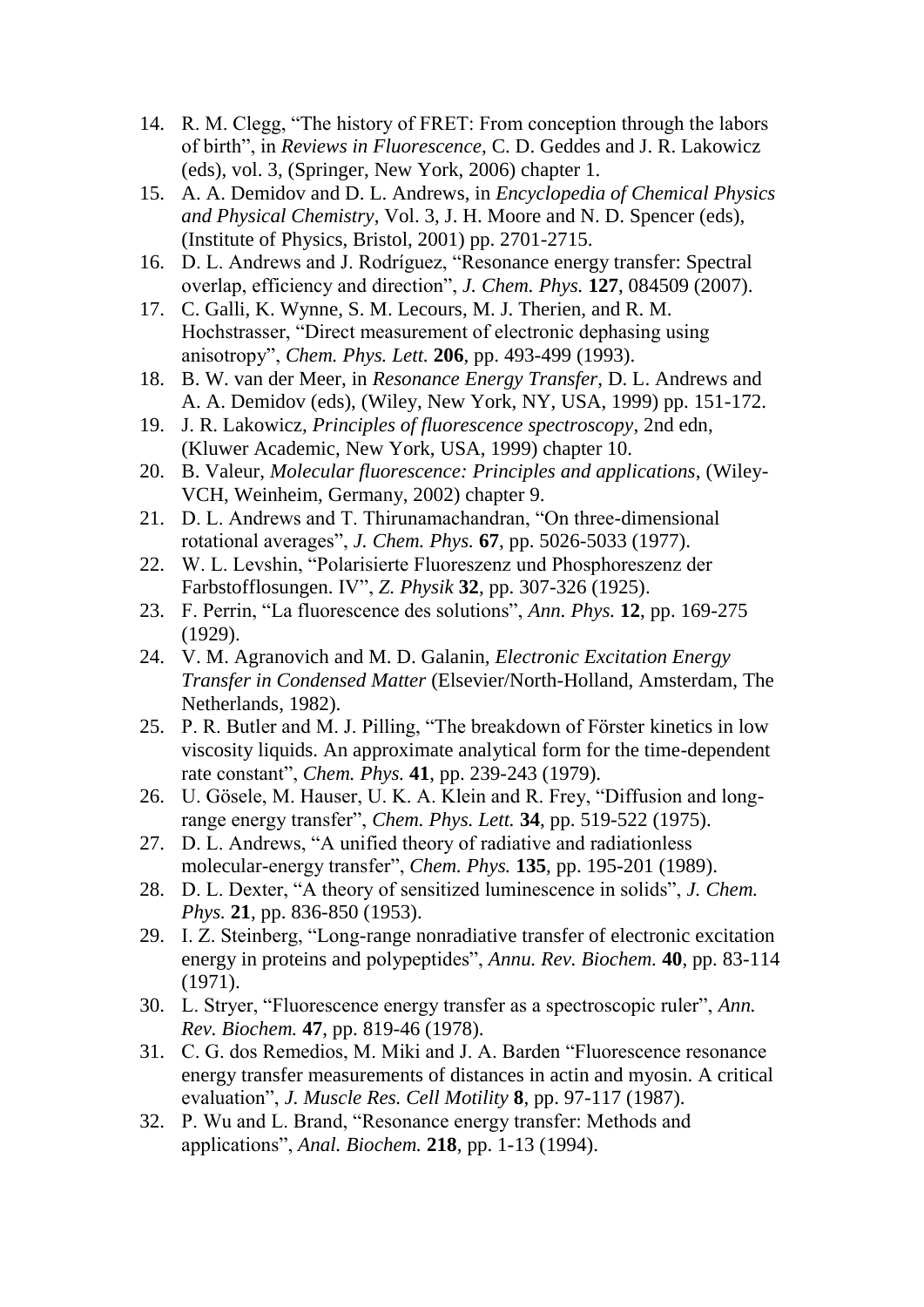- 33. P. R. Selvin, "The renaissance of fluorescence resonance energy transfer", *Nat*. *Struct. Bio.* **7**, pp. 730-734 (2000).
- 34. T. Ha, T. Enderle, D. F. Ogletree, D. S. Chemla, P. R. Selvin, S. Weiss, "Probing the interaction between two single molecules: Fluorescence resonance energy transfer between a single donor and a single acceptor", *Proc Natl Acad Sci USA* **93**, pp. 6264-6268 (1996).
- 35. S. Hohng, C. Joo and T. Ha, "Single-molecule three-color FRET", *Biophys. J.* **87**, pp. 1328-1337 (2004).
- 36. B. Schuler, "Single-molecule fluorescence spectroscopy of protein folding", *ChemPhysChem* **6**, pp. 1206-1220 (2005).
- 37. S. V. Koushik, H, Chen, C. Thaler, H. L. Puhl III and S. S. Vogel, "Cerulean, venus and venus<sub>Y67C</sub> FRET reference standards", *Biophys. J.* **91**, pp. L99-L101 (2006).
- 38. J. Zhang and M. D. Allen, "FRET-based biosensors for protein kinases: Illuminating the kinome", *Mol. Biosyst.* **3**, pp. 759-765 (2007).
- 39. C. G. dos Remedios and P. D. J. Moens, "Fluorescence resonance energy transfer spectroscopy is a reliable 'ruler' for measuring structural changes in proteins – dispelling the problem of the unknown orientation factor", *J. Struct. Biol.* **115**, pp. 175-185 (1995).
- 40. F. Tanaka, "Theory of time-resolved fluorescence under the interaction of energy transfer in a bichromophoric system: Effect of internal rotations of energy donor and acceptor", *J. Chem. Phys.* **109**, pp. 1084-1092 (1998).
- 41. Z. G. Yu, "Fluorescent resonant energy transfer: Correlated fluctuations of donor and acceptor", *J. Chem. Phys.* **127**, 221101 (2007).
- 42. M. Isaksson, N. Norlin, P.-O. Westlund and L. B.-Å. Johansson, "On the quantitative molecular analysis of electronic energy transfer within donoracceptor pairs", *Phys. Chem. Chem. Phys.* **9**, pp. 1941-1951 (2007).
- 43. S. Jang, "Generalization of the Förster resonance energy transfer theory for quantum mechanical modulation of the donor-acceptor coupling" *J. Chem. Phys.* **127**, 174710 (2007).
- 44. D. S. Talaga, W. L. Lau, H. Roder, J. Tang, Y. W. Jia, W. F. DeGrado, R. M. Hochstrasser, "Dynamics and folding of single two-stranded coiledcoil peptides studied by fluorescent energy transfer confocal microscopy", *Proc. Natl. Acad. Sci. USA* **97**, pp.13021-13026 (2000).
- 45. T. Heyduk, "Measuring protein conformational changes by FRET/LRET", *Curr. Opin. Biotechnol.* **13**, pp. 292–296 (2002).
- 46. B. Schuler and W. A. Eaton, "Protein folding studied by single-molecule FRET", *Curr. Opin. Struct. Biol.* **18**, pp. 16–26 (2008).
- 47. R. B. Sekar and A. Periasamy, "Fluorescence resonance energy transfer (FRET) microscopy imaging of live cell protein localizations", *J. Cell Biol.* **160**, pp. 629–633 (2003).
- 48. T. Zal and N. R. J. Gascoigne, "Using live FRET imaging to reveal early protein–protein interactions during T cell activation", *Curr. Opin. Immunol.* **16**, pp. 418–427 (2004).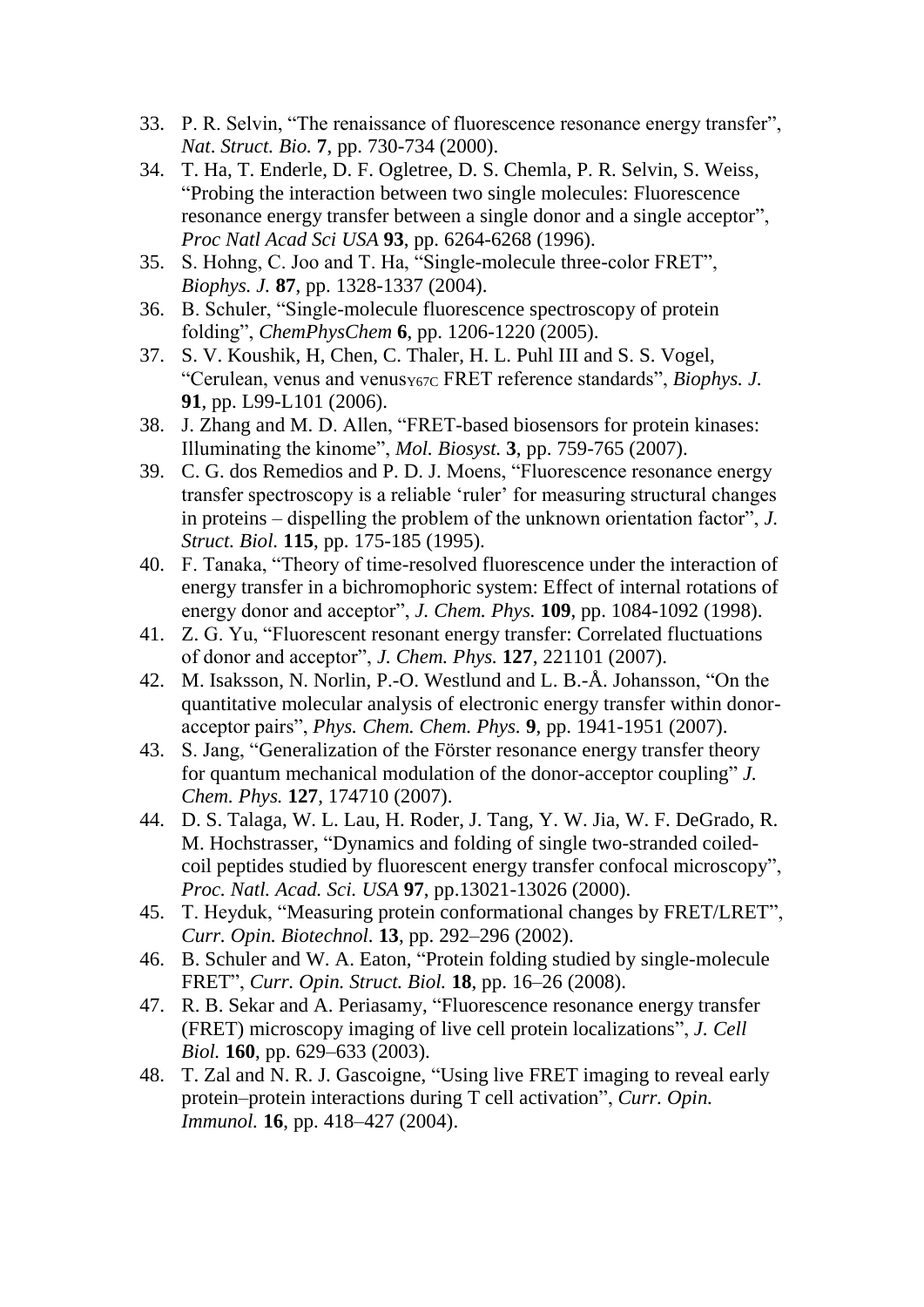- 49. M. Parsons, B. Vojnovic and S. Ameer-Beg, "Imaging protein–protein interactions in cell motility using fluorescence resonance energy transfer (FRET)", *Biochem. Soc. Trans.* **32**, pp. 431-433 (2004).
- 50. X. You, A. W. Nguyen, A. Jabaiah, M. A. Sheff, K. S. Thorn and P. S. Daugherty, "Intracellular protein interaction mapping with FRET hybrids", *Proc. Natl. Acad. Sci. USA* **103**, pp. 18458-18463 (2006).
- 51. A. Hillisch, M. Lorenz and S. Diekmann, "Recent advances in FRET: distance determination in protein–DNA complexes", *Curr. Opin. Struct. Biol.* **11**, pp. 201–207 (2001).
- 52. F. G. E. Cremazy, E. M. M. Manders, P. I. H. Bastiaens, G. Kramer, G. L. Hager, E. B. van Munster, P. J. Verschure, T. W. J. Gadella, and R. van Driel, "Imaging in situ protein–DNA interactions in the cell nucleus using FRET–FLIM", *Exp. Cell Res.* **309**, pp. 390-396 (2005).
- 53. P. R. Selvin, "Principles and biophysical applications of lanthanide-based probes", *Annu. Rev. Biophys. Biomol. Struc.* **31**, pp. 275-302 (2002).
- 54. W. C. W. Chan, D. J. Maxwell, X. Gao, R. E. Bailey, M. Han and S. Nie, "Luminescent quantum dots for multiplexed biological detection and imaging", *Curr. Opin. Biotechnol.* **13**, pp. 40–46 (2002).
- 55. A. R. Clapp, I. L. Medintz and H. Mattoussi, "Förster resonance energy transfer investigations using quantum-dot fluorophores", *Chem. Phys. Chem.* **7**, pp. 47–57 (2006).
- 56. R. M. Clegg, "Fluorescence resonance energy transfer", in *Fluorescence Imaging Spectroscopy and Microscopy*, X. F. Wang and B. Herman (eds), (Wiley, New York, 1996) chapter 7.
- 57. R. N. Day, A. Periasamy, and F. Schaufele, "Fluorescence resonance energy transfer microscopy of localized protein interactions in the living cell nucleus", *Methods* **25**, pp. 4-18 (2001).
- 58. F. S. Wouters, P. J. Verveer and P. I. H. Bastiaens, "Imaging biochemistry inside cells", *Trends Cell Biol.* **11**, pp. 203-211 (2001).
- 59. A. Hoppe, K. Christensen and J. A. Swanson, "Fluorescence resonance energy transfer-based stoichiometry in living cells", *Biophy. J.* **83**, pp. 3652–3664 (2002).
- 60. E. A. Jares-Erijman and T. M. Jovin, "FRET imaging", *Nat. Biotechnol.* **21**, pp. 1387-1395 (2003).
- 61. G. W. Gordon, G. Berry, X. H. Liang, B. Levine, and B. Herman, "Quantitative fluorescence resonance energy transfer measurements using fluorescence microscopy", *Biophys. J.* **74**, pp. 2702–2713 (1998).
- 62. Z. Xia and Y. Liu "Reliable and global measurement of fluorescence resonance energy transfer using fluorescence microscopes", *Biophys. J* **81**, pp. 2395–2402 (2001).
- 63. J. van Rheenen, M. Langeslag and K. Jalink, "Correcting confocal acquisition to optimize imaging of fluorescence resonance energy transfer by sensitized emission", *Biophys. J.* **86**, pp. 2517–2529 (2004).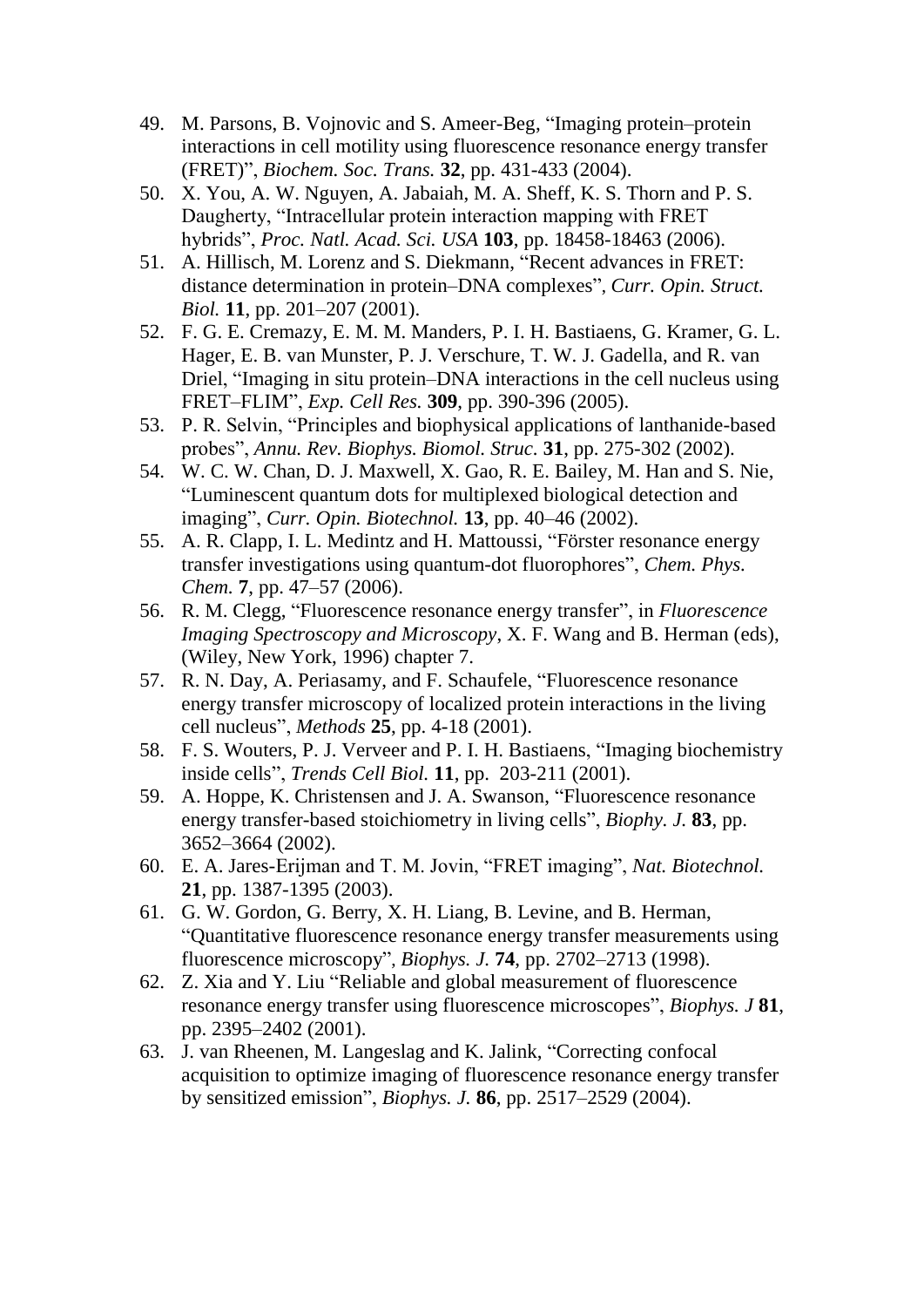- 64. T. S. Karpova, C. T. Baumann, L. He, X. Wu, A. Grammer, P. Lipsky, G. L. Hager and J. G. McNally, "Fluorescence resonance energy transfer from cyan to yellow fluorescent protein detected by acceptor photobleaching using confocal microscopy and a single laser", *J. Microsc.* **209**, pp. 56–70 (2003).
- 65. E. B. van Munster, G. J. Kremers, M. J. W. Adjobo-Hermans and T. W. J. Gadella, "Fluorescence resonance energy transfer (FRET) measurement by gradual acceptor photobleaching", *J. Microsc.* **218**, pp. 253–262 (2005).
- 66. P. I. H. Bastiaens and A. Squire "Fluorescence lifetime imaging microscopy: spatial resolution of biochemical processes in the cell", *Trends Cell Biol.* **9**, pp. 48-52 (1999).
- 67. R. R. Duncan, A. Bergmann, M. A. Cousin, D. K. Apps and M. J. Shipston, "Multi-dimensional time-correlated single photon counting (TCSPC) fluorescence lifetime imaging microscopy (FLIM) to detect FRET in cells", *J. Microsc.* **215**, pp. 1–12 (2004).
- 68. H. Wallrabe and A. Periasamy, "Imaging protein molecules using FRET and FLIM microscopy", *Curr. Opin. Biotechnol.* **16**, pp. 19–27 (2005).
- 69. M. Peter, S. M. Ameer-Beg, M. K. Y. Hughes, M. D. Keppler, S. Prag, M. Marsh, B. Vojnovic, and T. Ng, "Multiphoton-FLIM quantification of the EGFP-mRFP1 FRET pair for localization of membrane receptor-kinase interactions", *Biophys. J.* **88**, pp. 1224–1237 (2005).
- 70. H. Morawetz, "Studies of synthetic polymers by nonradiative energy transfer", *Science* **240**, pp. 172-176 (1988).
- 71. J. P. S. Farinha and J. M. G. Martinho, "Resonance energy transfer in polymer interfaces", Springer Ser. Fluoresc. **4**, pp. 215-255 (2008).
- 72. G. Srinivas and B. Bagchi, "Detection of collapsed and ordered polymer structures by fluorescence resonance energy transfer in stiff homopolymers: Bimodality in the reaction efficiency distribution", *J. Chem. Phys*. **116**, pp. 837-844 (2002).
- 73. S. Saini, H. Singh and B. Bagchi, "Fluorescence resonance energy transfer (FRET) in chemistry and biology: Non-Förster distance dependence of the FRET rate", *J. Chem. Sci.* **118**, pp. 23-35 (2006).
- 74. R. K. Castellano, S. L. Craig, C. Nuckolls, and J. Rebek, "Detection and mechanistic studies of multicomponent assembly by fluorescence resonance energy transfer", *J. Am. Chem. Soc.* **122**, pp. 7876-7882 (2000).
- 75. C. Cano-Raya, M. D. Fernández-Ramos, L. F. Capitán-Vallvey, "Fluorescence resonance energy transfer disposable sensor for copper(II)", *Anal. Chim. Acta* **555,** pp. 299–307 (2006).
- 76. A. E. Albers, V. S. Okreglak, and C. J. Chang, "A FRET-based approach to ratiometric fluorescence detection of hydrogen peroxide", *J. Am. Chem. Soc.* **128**, pp. 9640-9641 (2006).
- 77. H. Zhang and D. M. Rudkevich, "A FRET approach to phosgene detection", *Chem. Commun.*, pp. 1238-1239 (2007).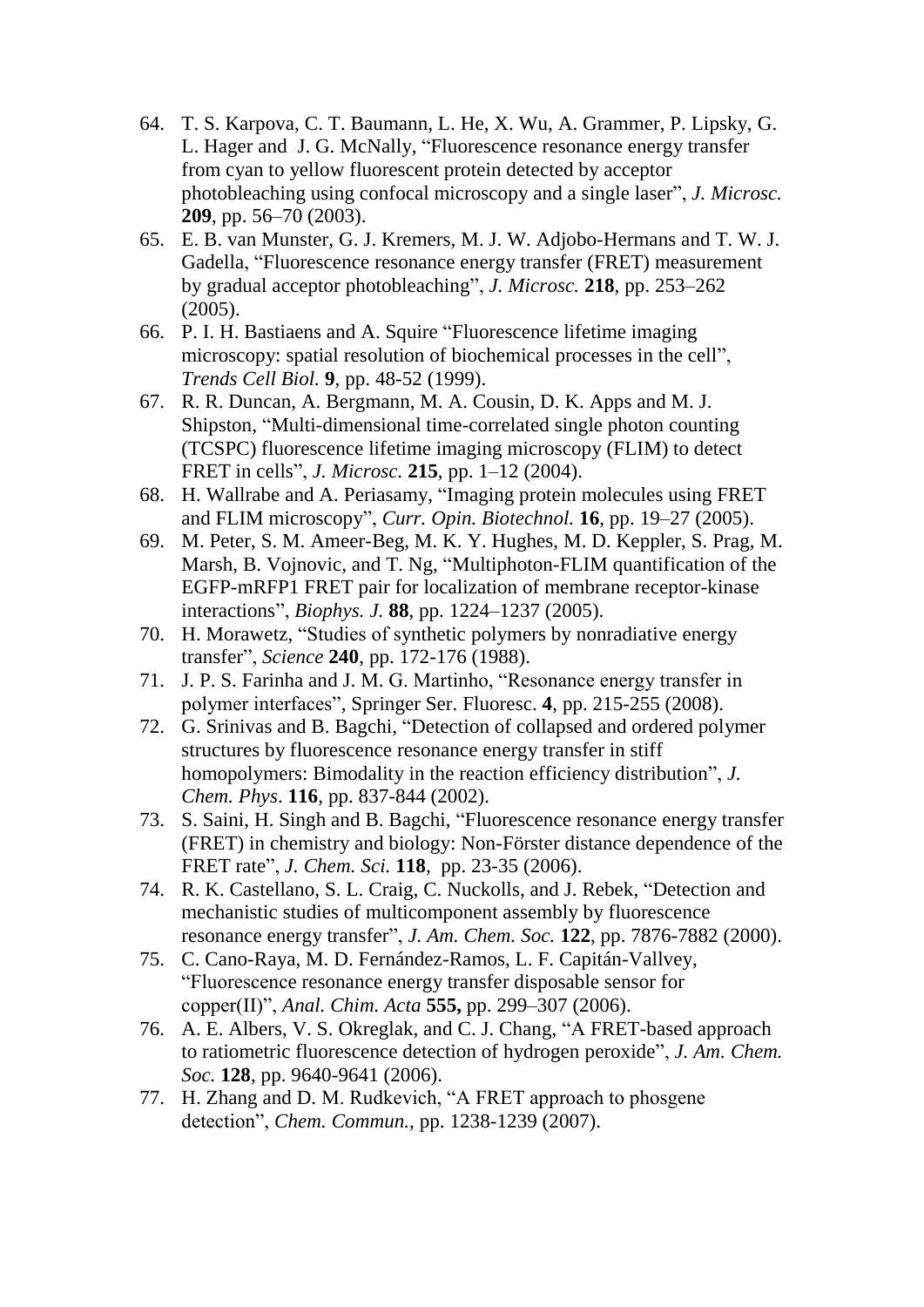### **Further reading**

D. L. Andrews and A. A. Demidov (eds), "Resonance Energy Transfer", (Wiley, New York, NY, USA, 1999).

D. L. Andrews, "Mechanistic principles and applications of resonance energy transfer", *Canad. J. Chem.*, **86**, pp. 855-870 (2008).

B. W. van der Meer, G. Coker and S.-Y. Chen, "Resonance Energy Transfer Theory and Data", (VCH, New York, 1994).

A. Periasamy, "Methods in cellular imaging", (Oxford University Press, New York, 2001).

A. Periasamy and R. N. Day, "Molecular imaging: FRET microscopy and spectroscopy", (Oxford University Press, New York, 2005).

K. E. Sapsford, L. Berti and I. L. Medintz, "Materials for fluorescence resonance energy transfer analysis: Beyond traditional donor–acceptor combinations", *Angew. Chem. Int. Ed.* **45**, pp. 4562- 4588 (2006).

G. D. Scholes, "Long-range resonance energy transfer in molecular systems", *Annu. Rev. Phys. Chem.* **54**, pp. 57-87 (2003).

Review of FRET microscopy on Olympus Corporation's website: http://www.olympusfluoview.com/applications/fretintro.html (accessed July 2008).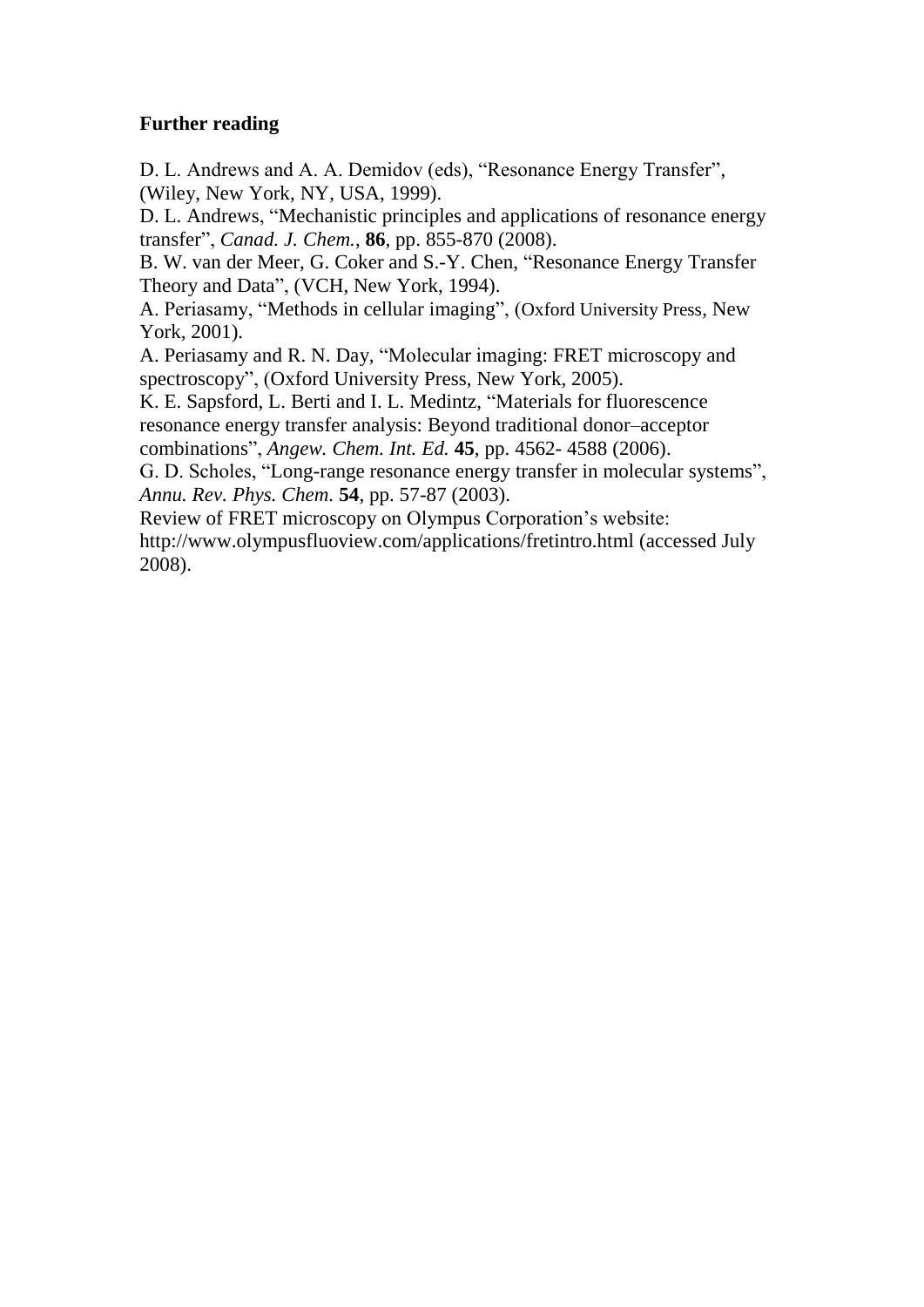

**Figure 1**. Typical spectral discrimination between the fluorescence from donor and acceptor species (here notionally based on a cyan fluorescent protein donor and a yellow fluorescent protein acceptor): (*a*) the transmission characteristics of a short-wavelength filter ensure initial excitation of only the donor; a dichroic beam-splitter and another narrow emission filter ensuring that only the (Stokesshifted) fluorescence from the donor reaches a detector; (*b*) in the same system a longer-wavelength emission filter ensures capture of only the acceptor fluorescence, following RET.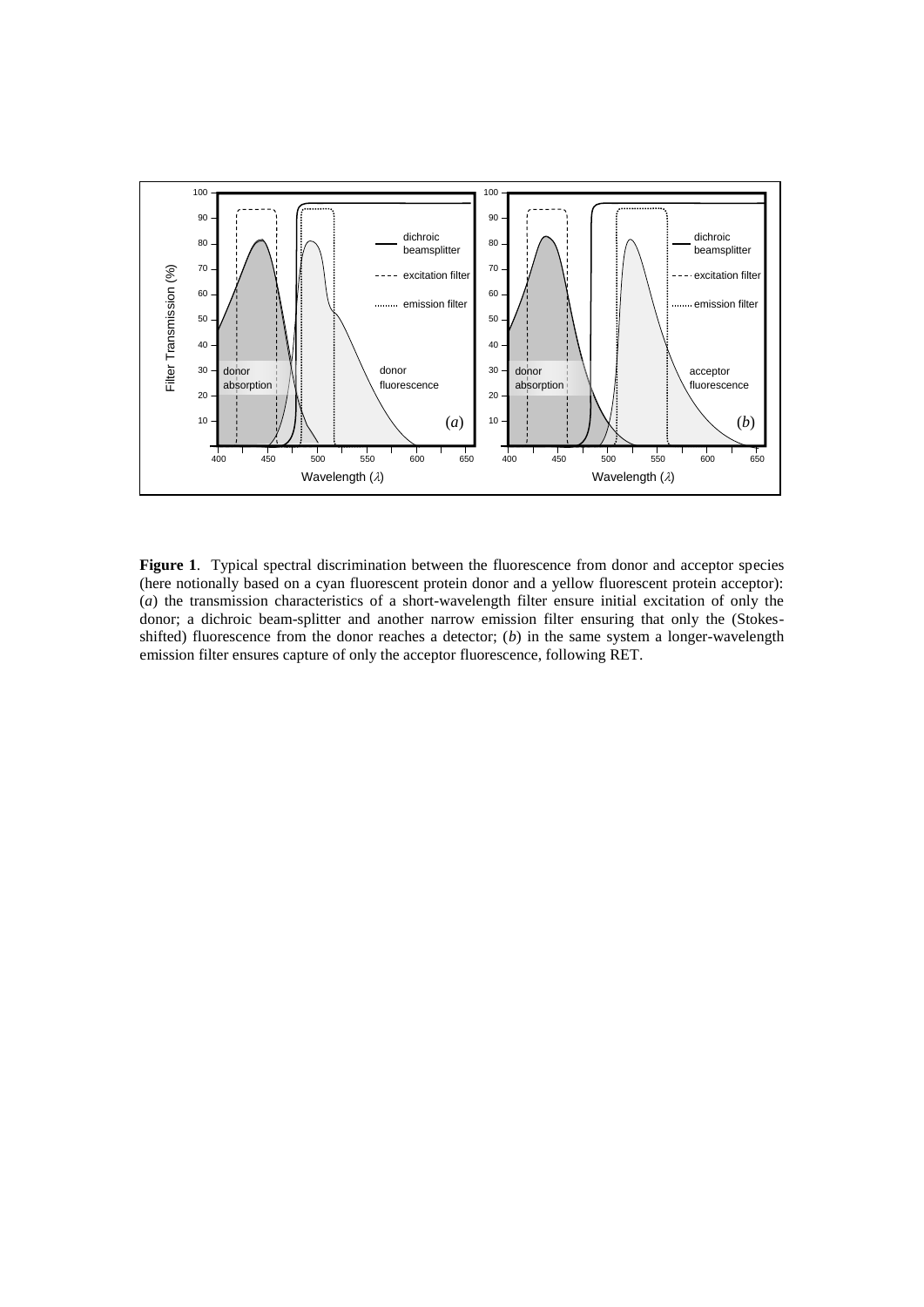

**Figure 2**. Energetics and spectral overlap features (top) for energy transfer from *D* to *A* (and below, potentially backward transfer from *A* to *D*). For each chromophore *F* denotes the fluorescence spectrum and  $\sigma$  the absorption. Wavy downward lines denote vibrational dissipation.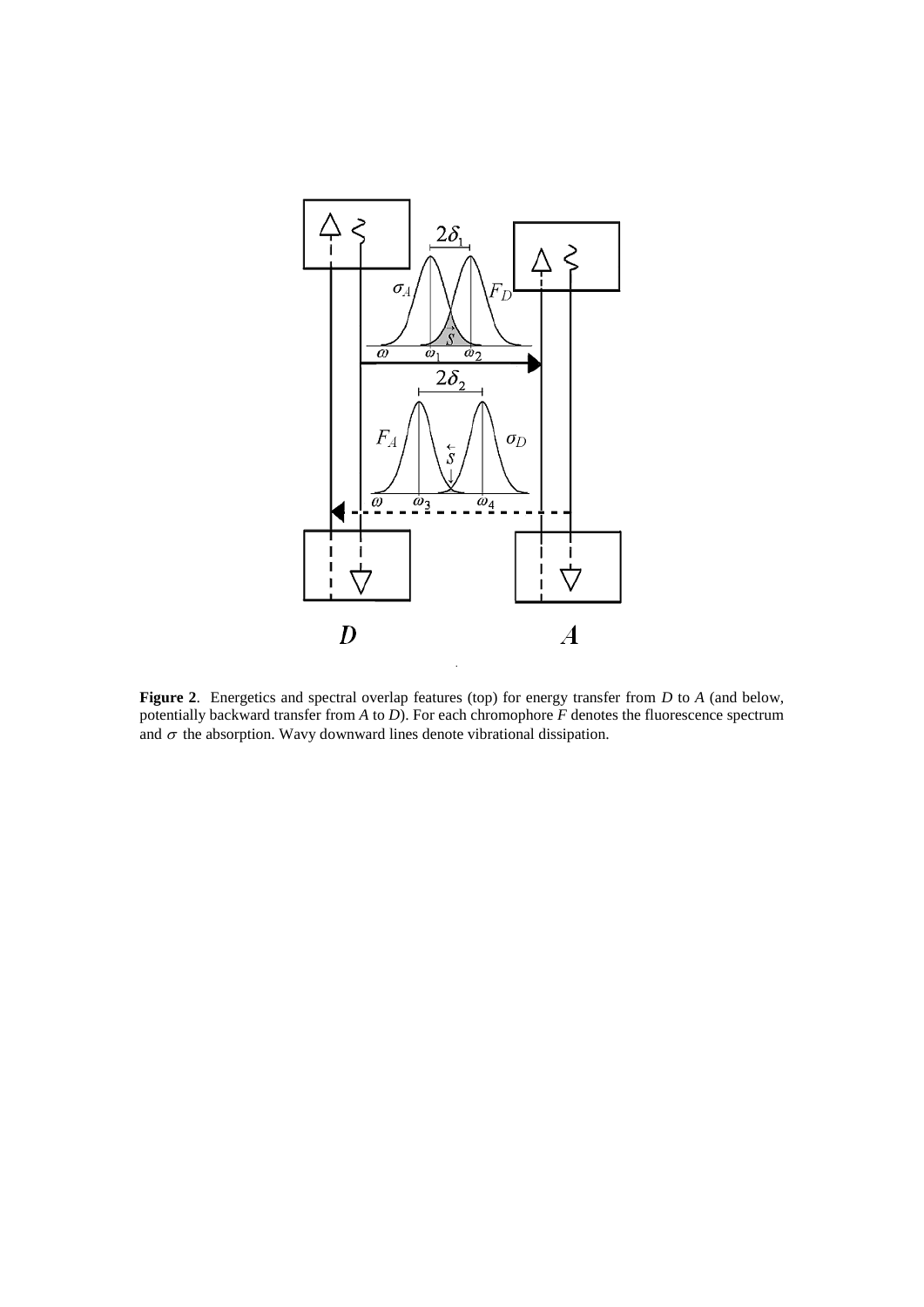

**Figure 3**. Relative orientations and positions of the donor and acceptor and their transition moments: Here, angles  $\theta_D$  and  $\theta_A$  subtended by donor and acceptor transition moments ( $\mu_D$  and  $\mu_A$ , respectively) against the inter-chromophore displacement vector, **R**; the symbol  $\theta_T$  is the angle between the transition moments.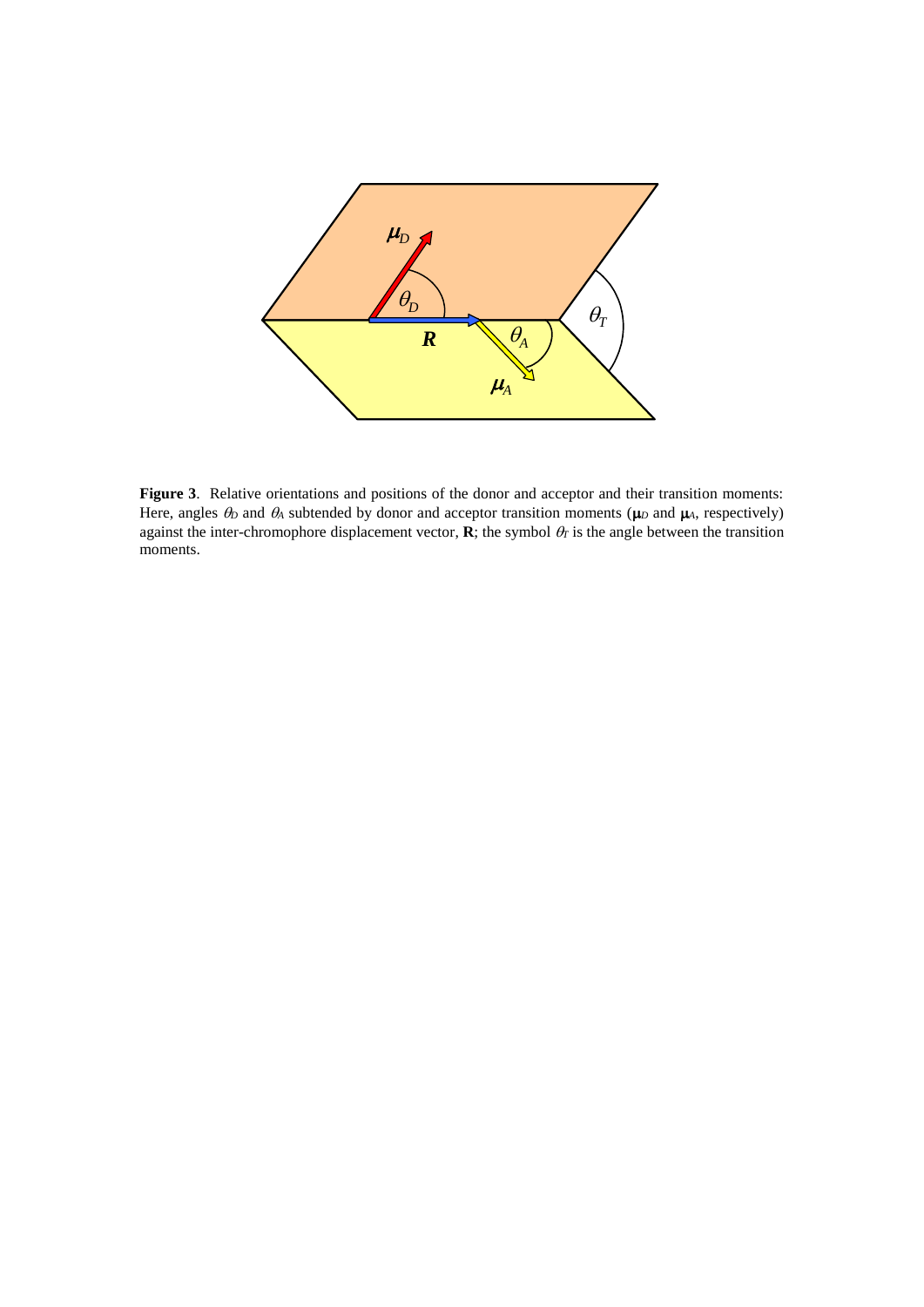

**Figure 4**. Distance dependence of the transfer efficiency between a pair of chromophores, calculated according to equation (8).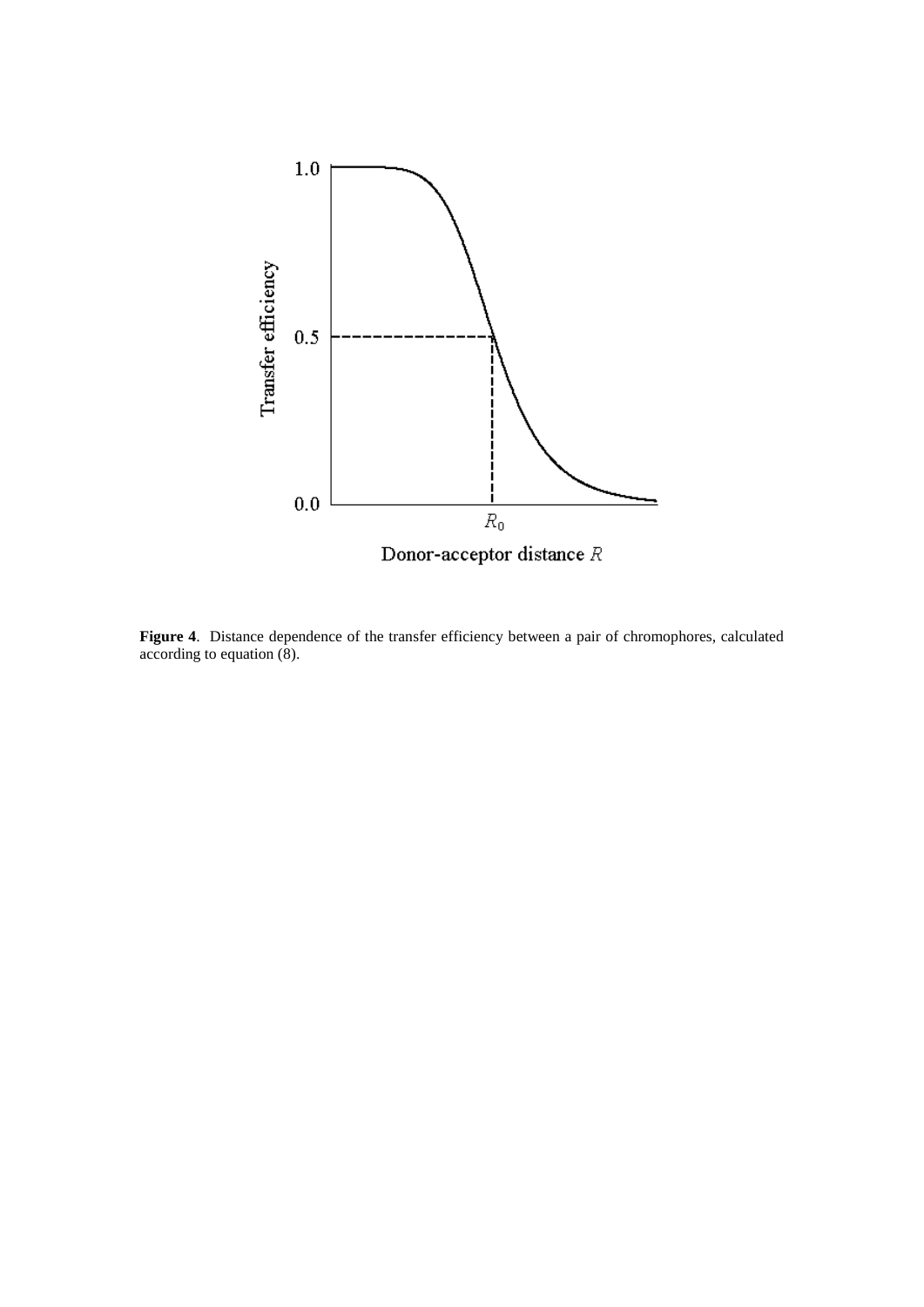

**Figure 5**. Graphical depiction of RET detection of protein conformational change. Adapted from Olympus Corporation website.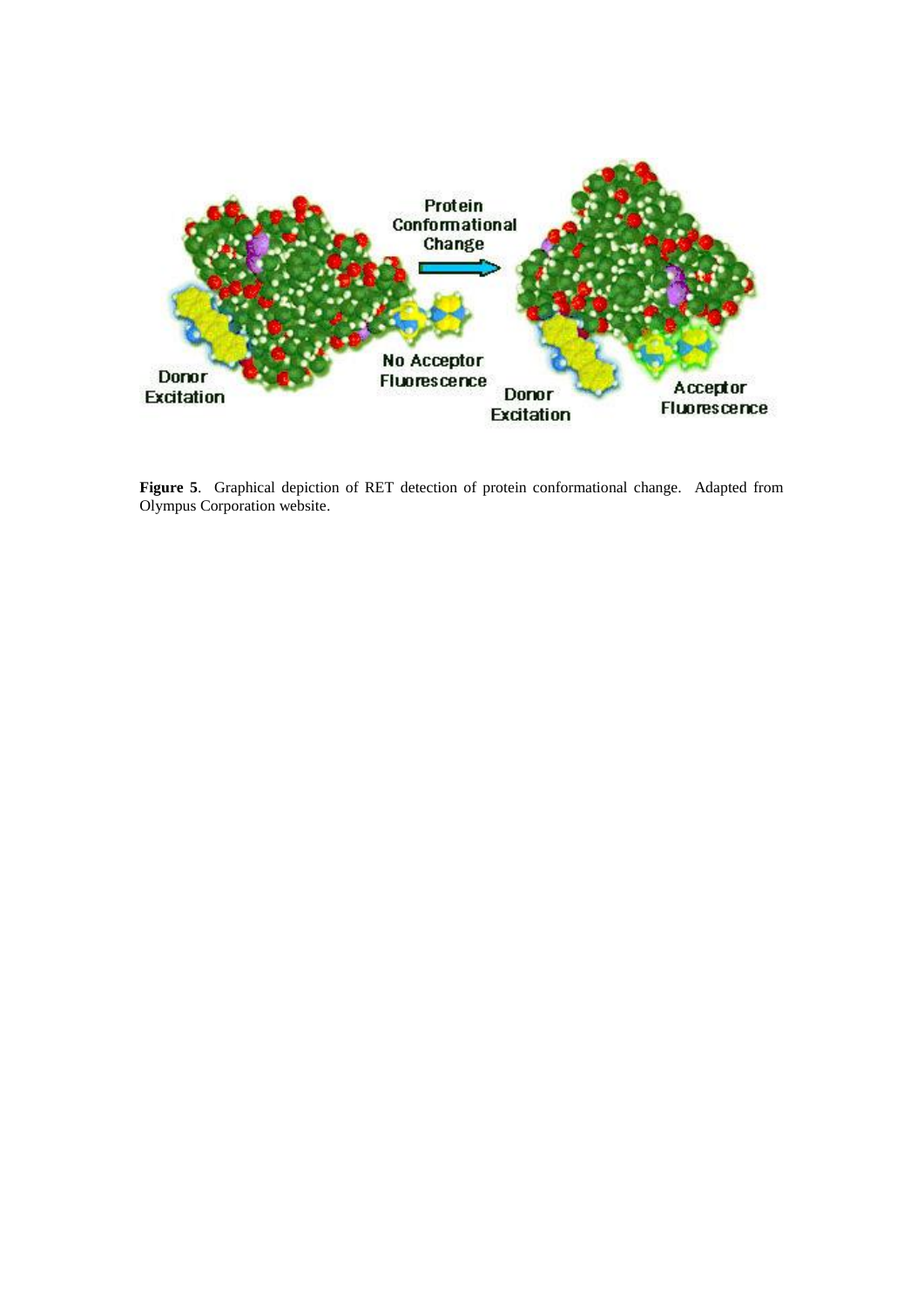

**Figure 6**. Graphical depiction of RET detection of *in vivo* protein-protein interactions. Purple arrow denotes input laser of wavelength 380 nm and green arrow indicates protein emission at 510 nm. BFP and GFP are acronyms for blue and green fluorescent proteins, respectively. Adapted from Olympus Corporation website.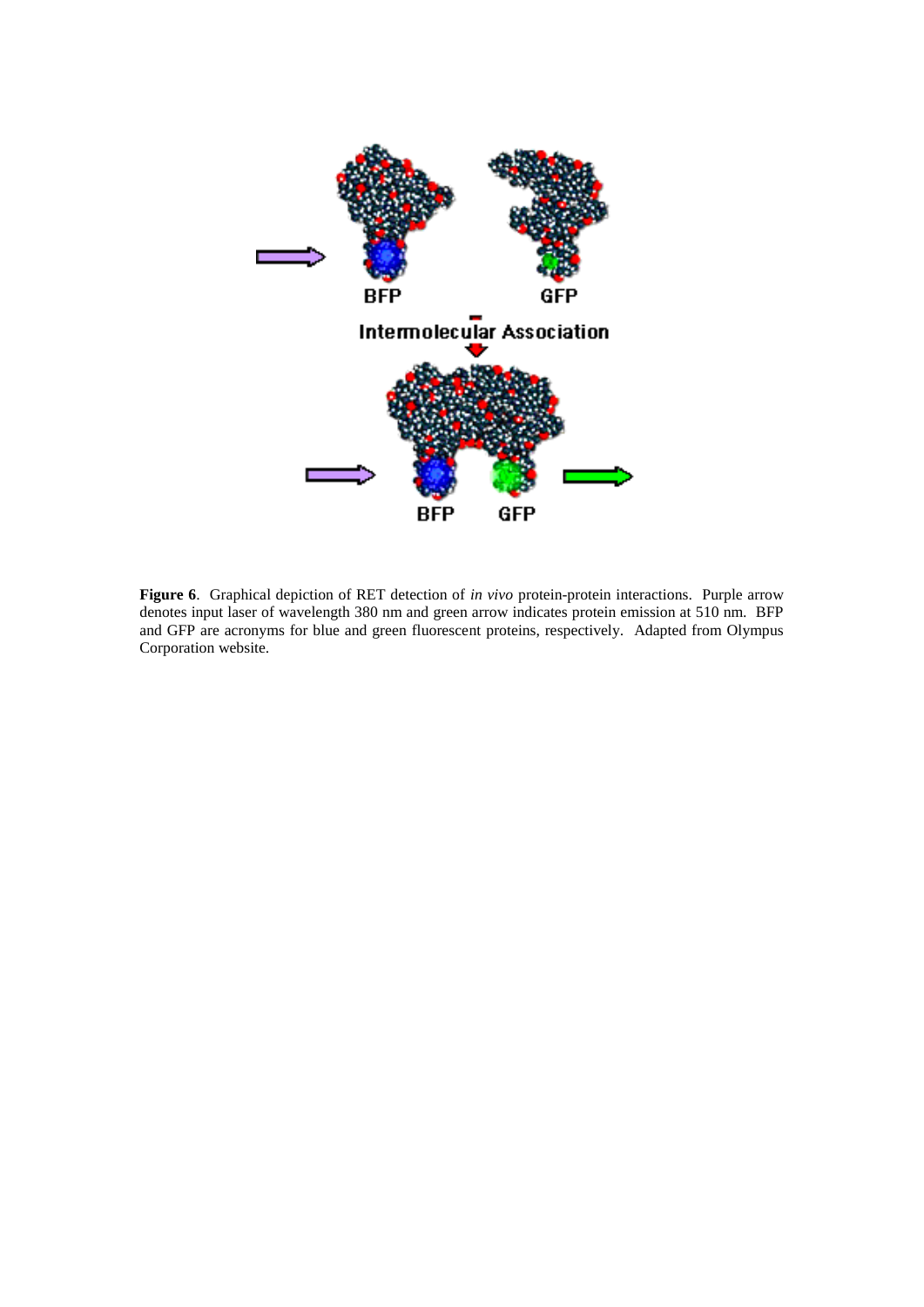

**Figure 7**. Typical commercial set-up of a microscope based on RET. Adapted from Olympus Corporation website.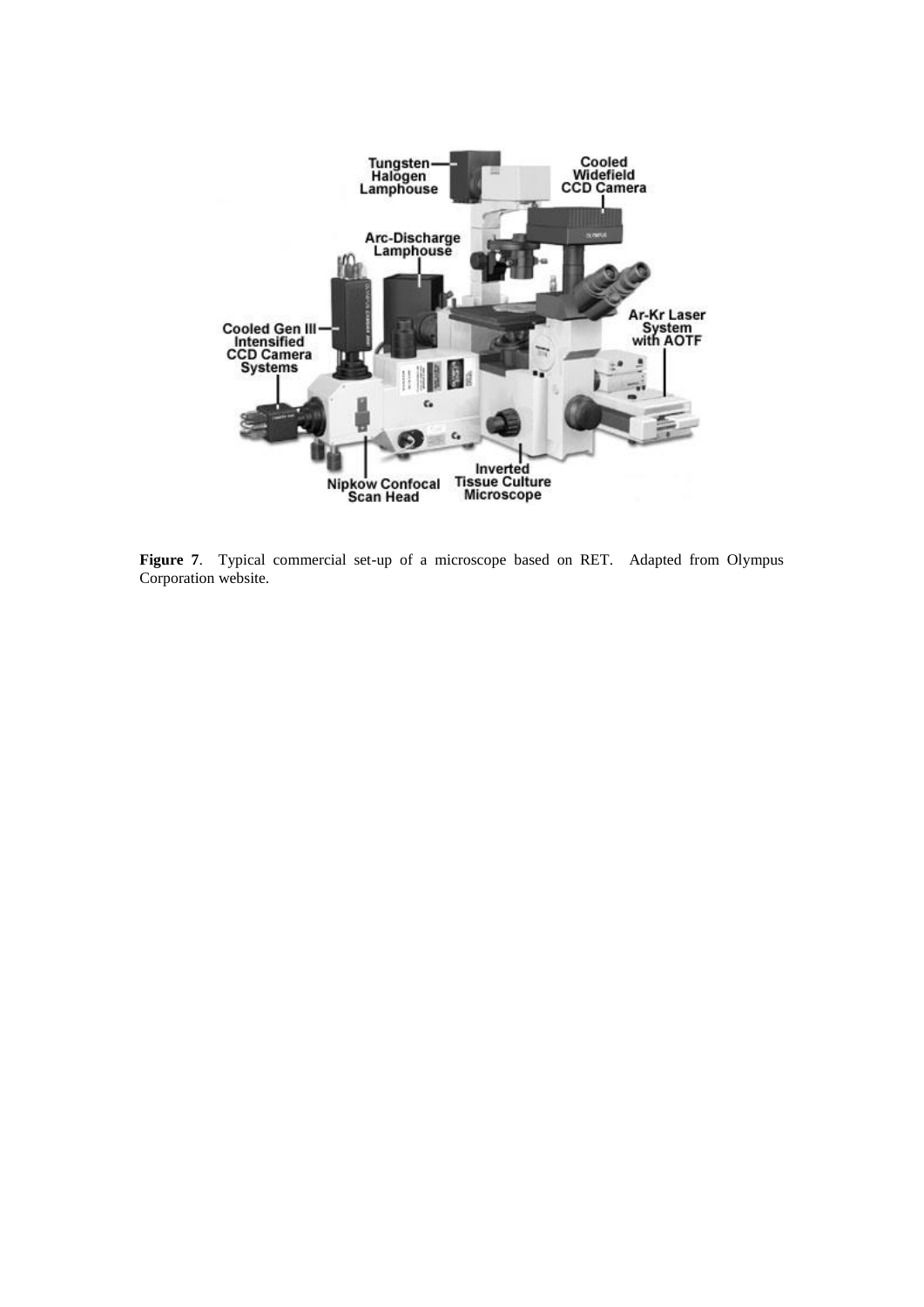

**Figure 8**. MDA-MB-231 cancer cell images recorded with argon laser two-photon excitation, RET microscope based on; (*a*) intensity and (*b*) fluorescence lifetime (ns). In the latter image, areas of locally reduced lifetime signify clustered intracellular vesicles. Adapted from ref. 69.